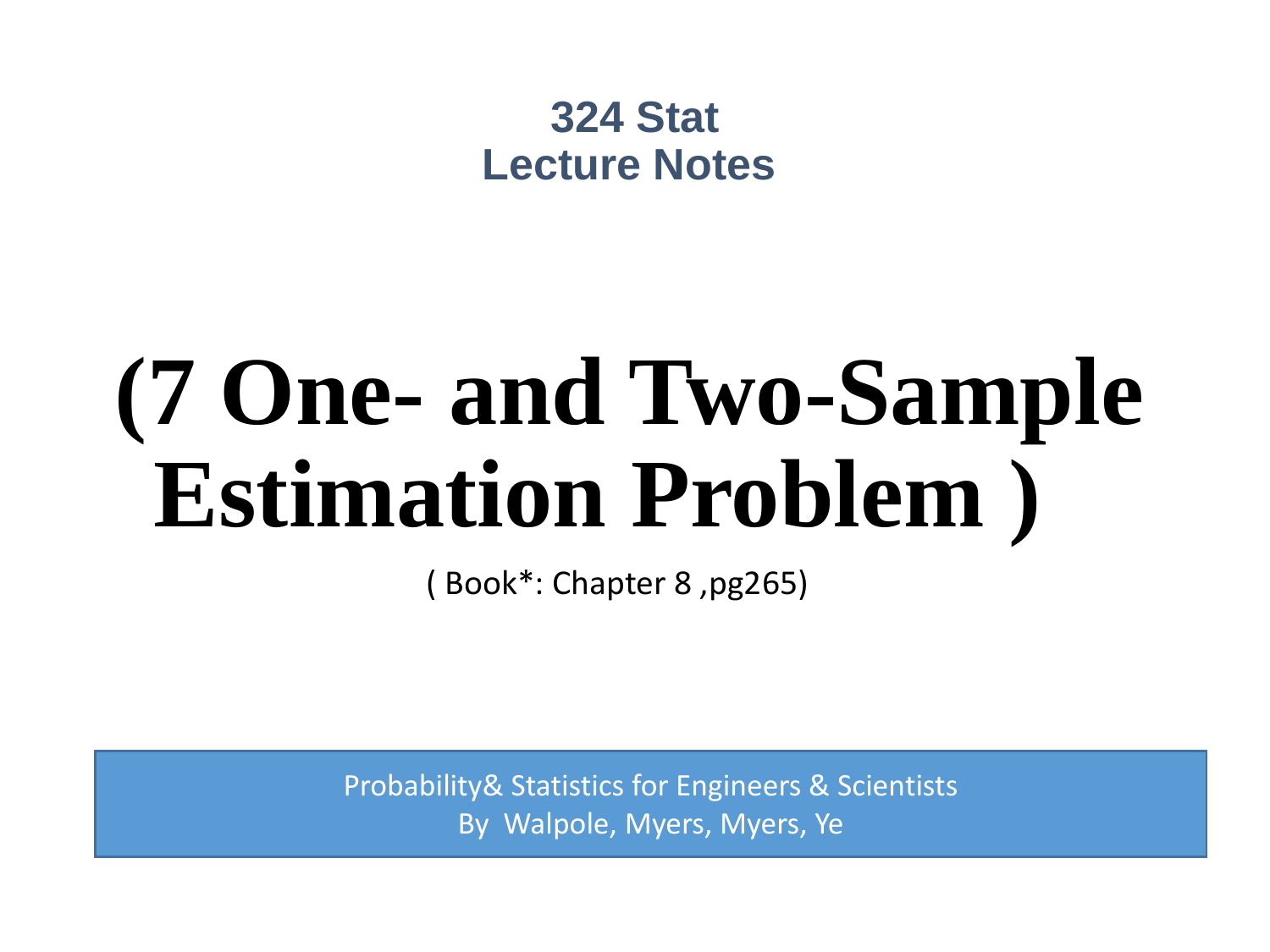## Estimation

### • Point estimate:

- Is a single numerical value to estimate parameter
- Example :

$$
\overline{X} = \sum \frac{X_i}{n}
$$

$$
\hat{P} = \frac{X}{n}
$$

$$
S^2 = \frac{\sum (X_i - \overline{X})}{n - 1}
$$

- Interval estimate
- Is two numerical values to estimate parameter
- It means to be in an interval s.a

 $(\theta_L < \theta < \theta_U)$ 

• Lower bound upper bound

 $(L)$  (U) •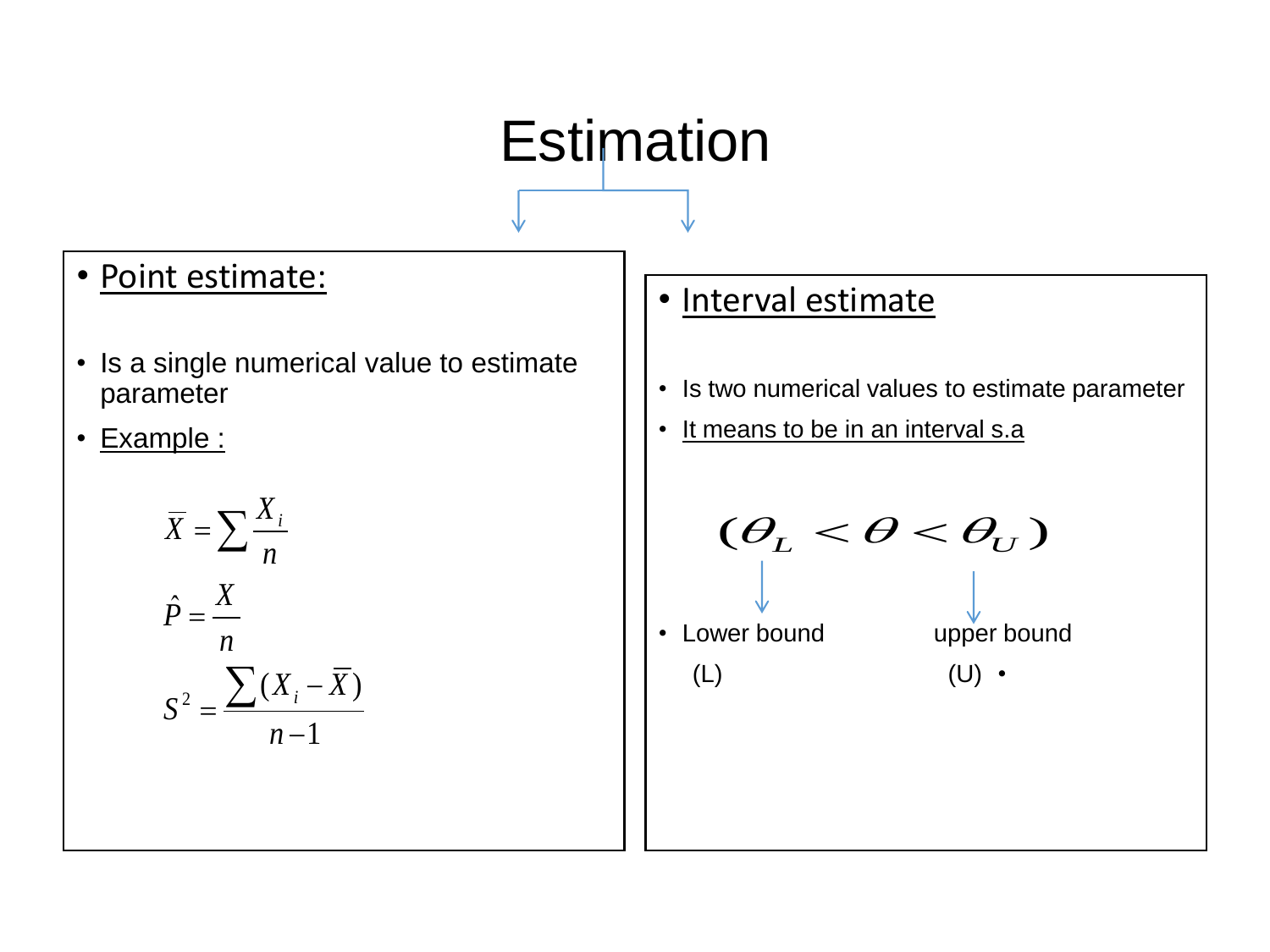### Interval estimation

• An interval estimate of a population parameter  $\theta$  is an interval of the form  $\hat{\theta}_{\scriptscriptstyle L} < \theta < \hat{\theta}_{\scriptscriptstyle U}$  where  $\hat{\theta}_{\scriptscriptstyle L}$  and  $\hat{\theta}_{\scriptscriptstyle U}$ depend on the value of the statistic  $\hat{\Theta}$  for a particular sample and also on the sampling distribution of  $\hat{\Theta}$ . Since different samples will generally yield different values of  $\hat{\Theta}$ and therefore different values of  $\hat{\theta}$  and  $\hat{\theta}_{\scriptscriptstyle{U^{\star}}}$  From  $\hat{\theta}_{\scriptscriptstyle{U^{\star}}}$ the sampling distribution of  $\hat{\Theta}$  we shall be able to determine  $\,\theta_{\scriptscriptstyle\! L}$  and such that the  $P(\hat{\theta}_L < \theta < \hat{\theta}_U)$  is equal to any positive fractional value we care to specify. If for instance we find  $\hat{\theta}_{\scriptscriptstyle L}$  and  $\hat{\theta}_{\scriptscriptstyle U}$  such that:  $\hat{\theta}_{\iota}$  and  $\hat{\theta}_{\iota}$  $\hat{\Theta}$ and therefore different values of  $\hat{\rho}$  $\hat{\theta}_{\scriptscriptstyle L}$  and  $\hat{\theta}_{\scriptscriptstyle U}$  $\hat{\Theta}$  we shall be able to determine  $\overset{\omega_L}{\theta}$  $\overset{\,\,\circ}{\theta_{\scriptscriptstyle L}}$  and  $\hat{\theta_{\scriptscriptstyle U}}$  $\hat{\theta}_{\scriptscriptstyle L}$ and  $\hat{\theta}_{\scriptscriptstyle U}$ 

$$
P(\hat{\theta}_L < \theta < \hat{\theta}_U) = 1 - \alpha \qquad \text{for} \qquad 0 < \alpha < 1
$$

then we have a probability of  $(1-\alpha)$  of selecting a random sample that will produce an interval containing  $\theta$  .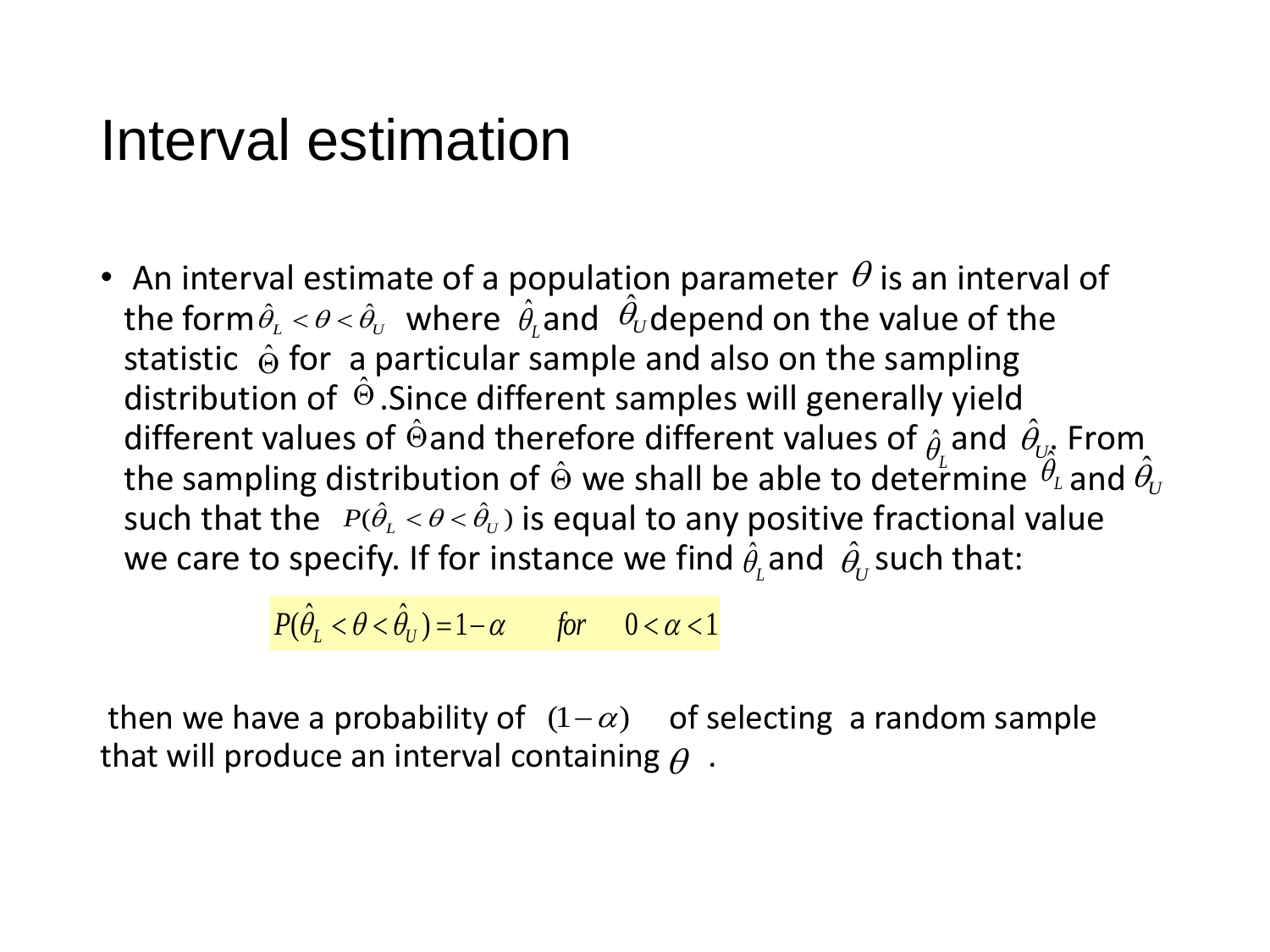- The interval  $\hat{\theta}_{L} < \theta < \hat{\theta}_{U}$  computed from the selected sample, is then called a  $(1-\alpha)100\%$  confidence interval.
- The fraction  $(1 \alpha)$  is called confidence coefficient or the degree of confidence.
- The end points  $\hat{\theta}_{\scriptscriptstyle\! L}$  and  $\hat{\theta}_{\scriptscriptstyle\! U}$  are called the lower and upper confidence limits.  $\hat{\theta_{\scriptscriptstyle L}}$  and  $\hat{\theta_{\scriptscriptstyle U}}$
- For Example:

when  $\alpha = 0.05$  we have a  $95\%$  confidence interval and so on, that we are  $-$  95% confident that  $\,\theta$  is between  $\,\hat{\theta}_{{\scriptscriptstyle L}}^{}$  ,  $\,\hat{\theta}_{{\scriptscriptstyle U}}^{}$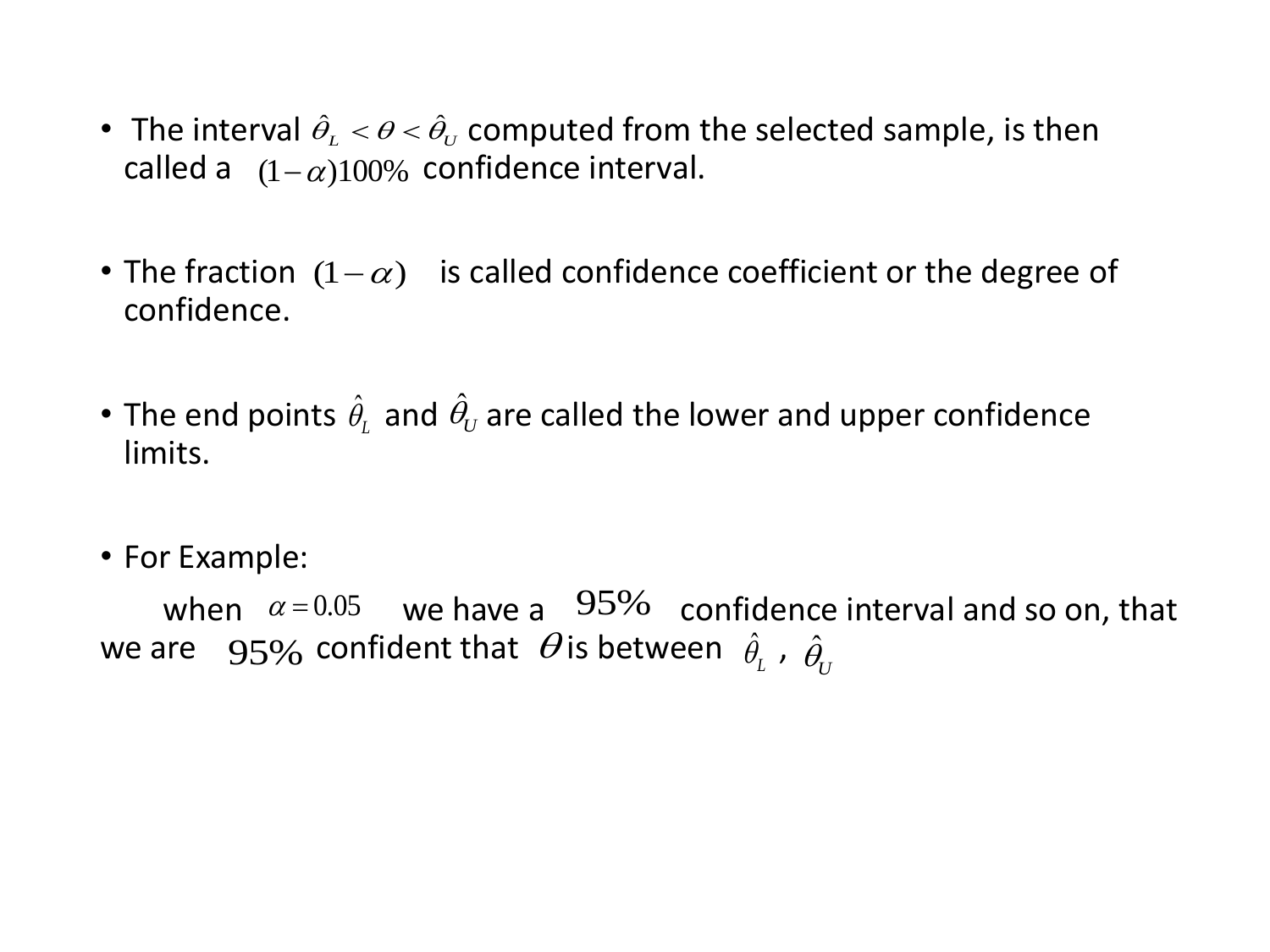## **9.4 Single Sample: Estimating the Mean:**

## **1-Confidence Interval on** µ **(** σ² **Known):**

If  $\overline{X}$  is the mean of a random sample of size **n** from a population with known variance  $\sigma^2$ , a  $(1-\alpha)100\%$  confidence interval for  $\mu$  is given by:  $\frac{\sigma}{\sqrt{1-\frac{y^2}{2}}}$ 

$$
\overline{X} - Z_{1-\alpha/2} \frac{\sigma}{\sqrt{n}} < \mu < \overline{X} + Z_{1-\alpha/2} \frac{\sigma}{\sqrt{n}} \tag{1}
$$

where  $Z_{1-\alpha/2}$  is the -value leaving an area of  $\alpha/2$  to the right  $\frac{1}{2}$  $\alpha$ 

$$
\hat{\theta}_L = \overline{X} - Z_{1-\alpha/2} \frac{\sigma}{\sqrt{n}} \quad , \quad \hat{\theta}_U = \overline{X} + Z_{1-\alpha/2} \frac{\sigma}{\sqrt{n}} \tag{2}
$$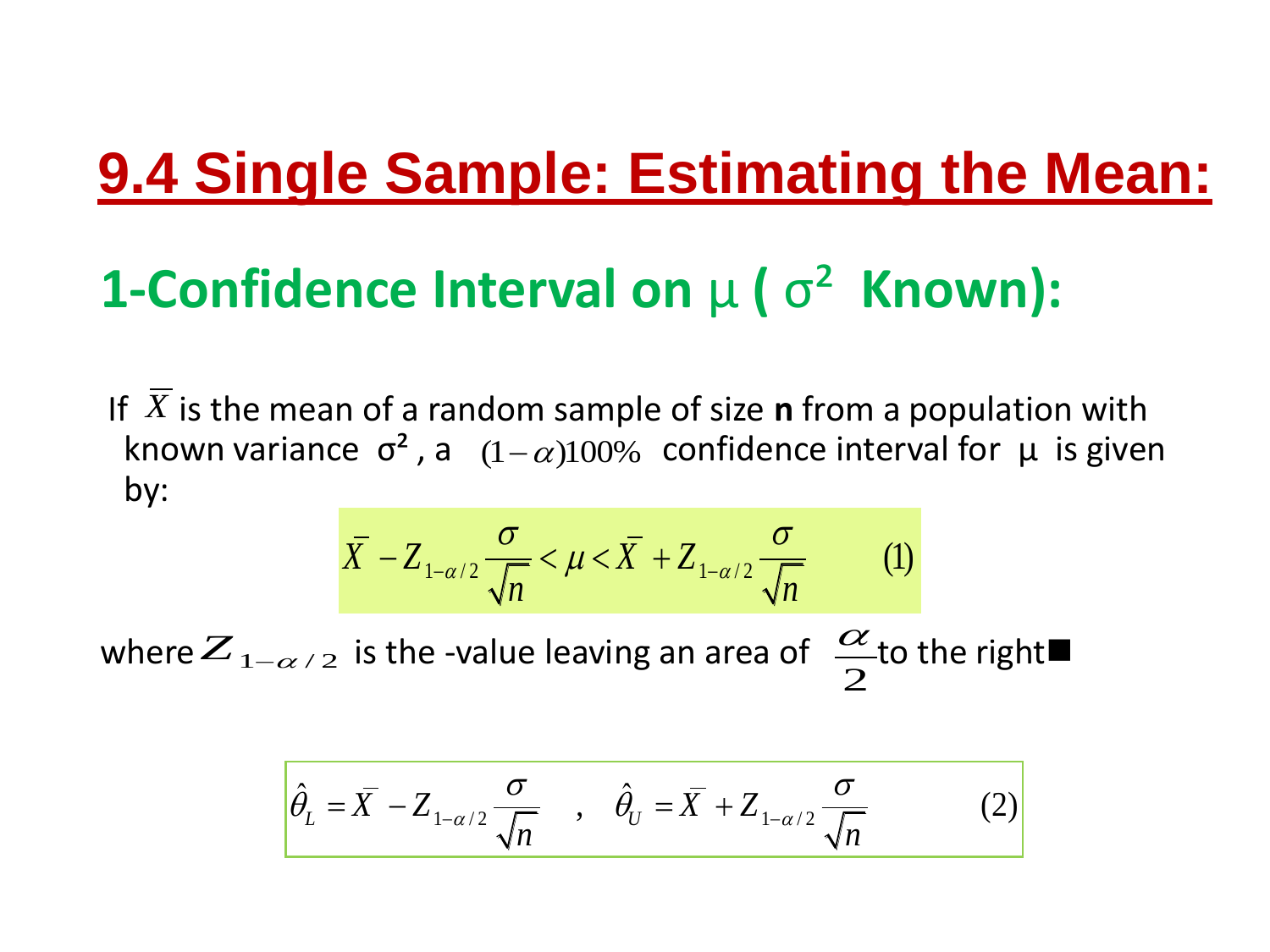## **EX (1):**

The mean of the quality point averages of a random sample of **36** college seniors is calculated to be **2.6**.

Find the 95% confidence intervals for the mean of the entire senior class. Assume that the population standard deviation is **0.3**.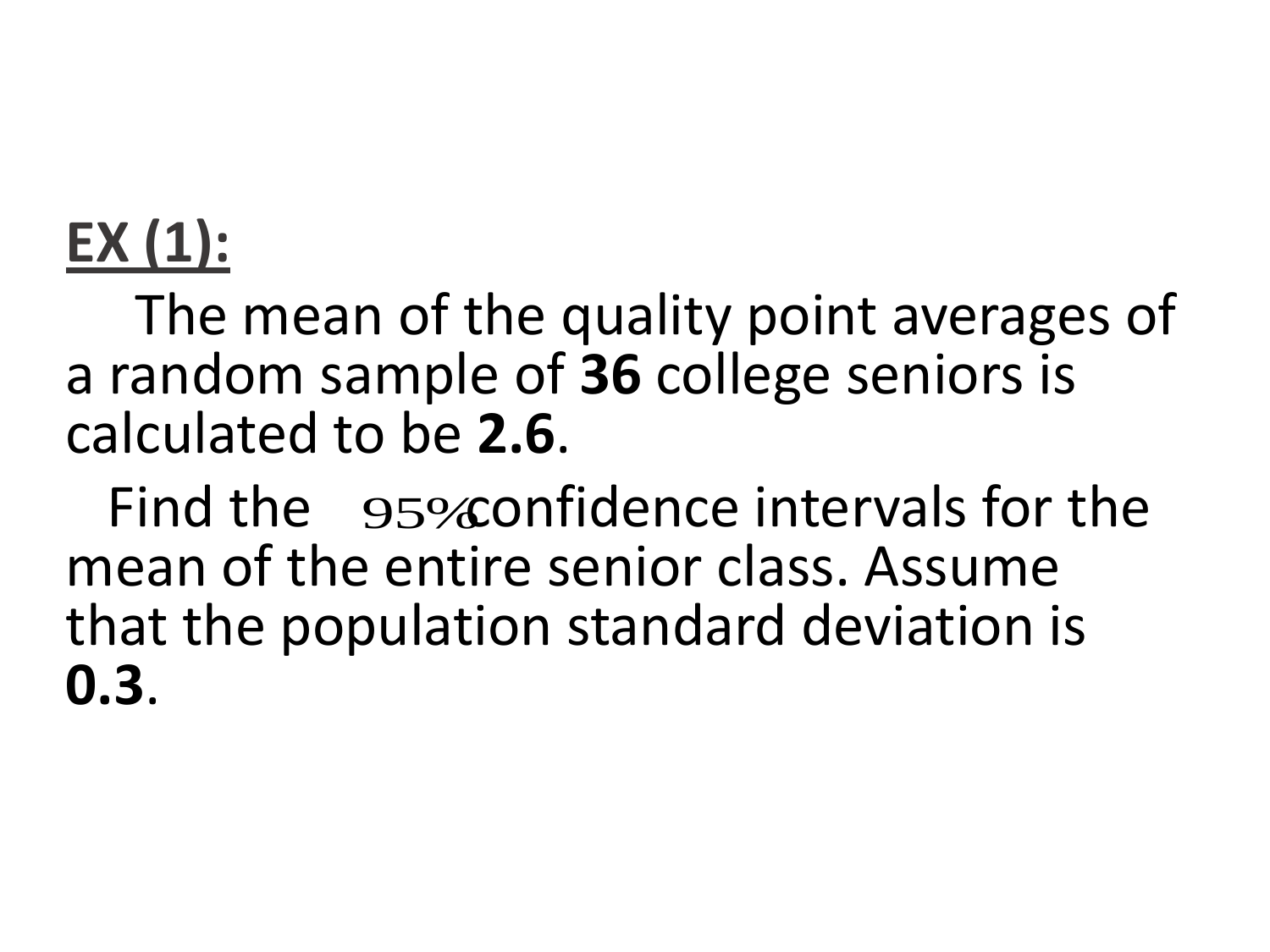### **Solution:**

*n* = 36 ,  $\overline{X}$  = 2.6 ,  $\sigma$  = 0.3

95% confidence interval for the mean  $\mu$  :

------------------------------------------------

$$
1 - \alpha = 0.95 \to \alpha = 0.05 \to \frac{\alpha}{2} = 0.025 \to Z_{1 - \frac{\alpha}{2}} = 1.96
$$



$$
\bar{X} \pm Z_{1-\frac{\alpha}{2}} \frac{\sigma}{\sqrt{n}}
$$
  
2.6 ± 1.96( $\frac{0.3}{\sqrt{36}}$ )  $\rightarrow$  2.6 ± 0.098  
2.502  $\lt \mu$  < 2.698

Thus, we have 95% confident that  $\mu$  lies between 2.502 and 2.698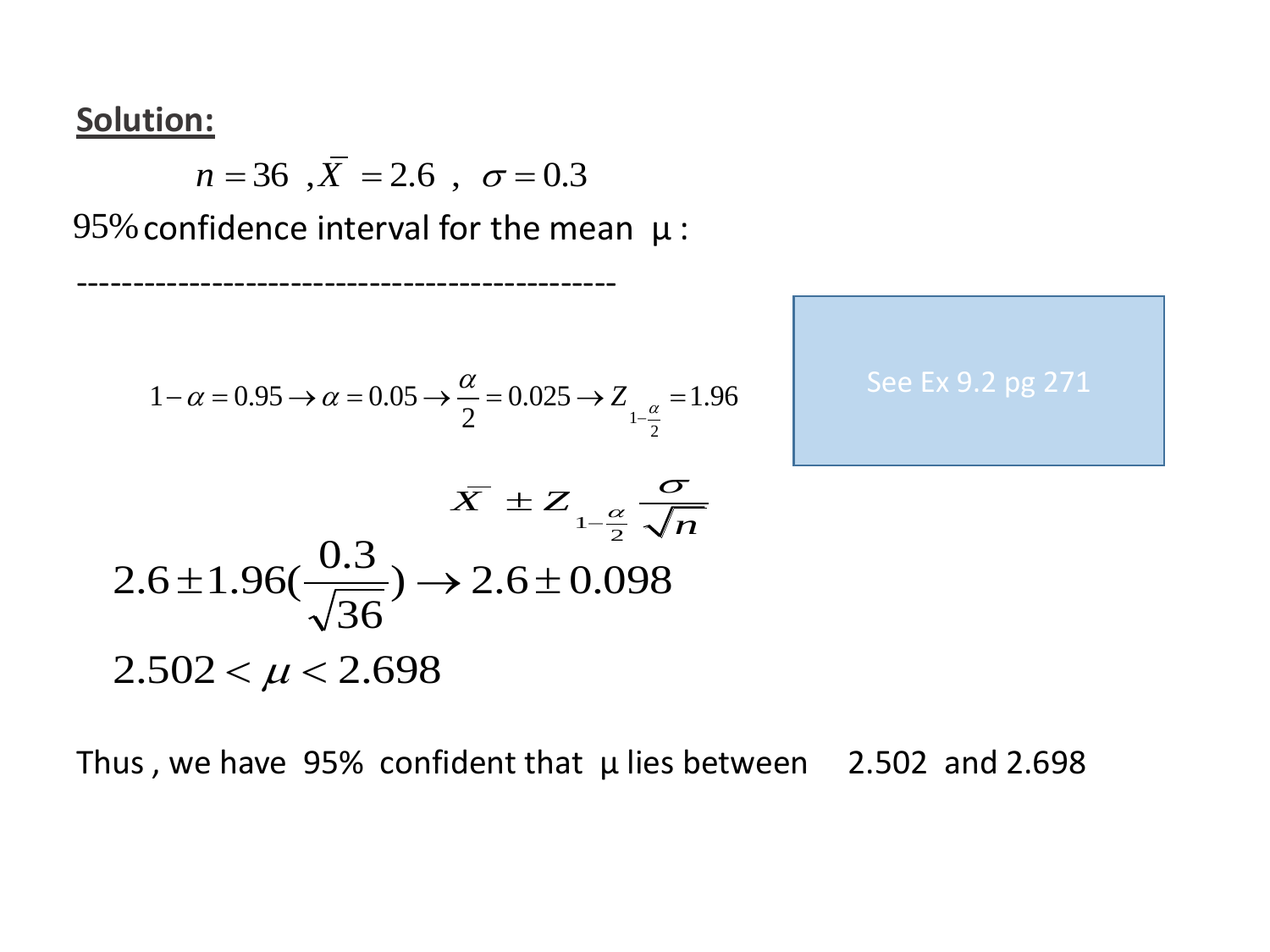### **Theorem 9.1:**

If  $\overline{X}$  is used as an estimate of  $\mu$ , we can be  $(1-\alpha)100\%$ confident that the error will not be exceed .

 $1-\frac{\alpha}{2}$ *Z*  $\frac{\alpha}{2}$   $\sqrt{n}$  $\sigma$  $\overline{\phantom{0}}$ 

For example (1): e= (1.96) (0.3/6)=0.098 or

### **Theorem (2):**

If  $\overline{X}$  is used as an estimate of  $\mu$ , we can be  $(1-\alpha)100\%$ confident that the error will not exceed a specified amount,  $e$  when the sample size is:

$$
n = \left(\frac{Z_{1-\frac{\alpha}{2}}\sigma}{e}\right)^2 \tag{3}
$$

The fraction of **n** is rounded up to next whole number.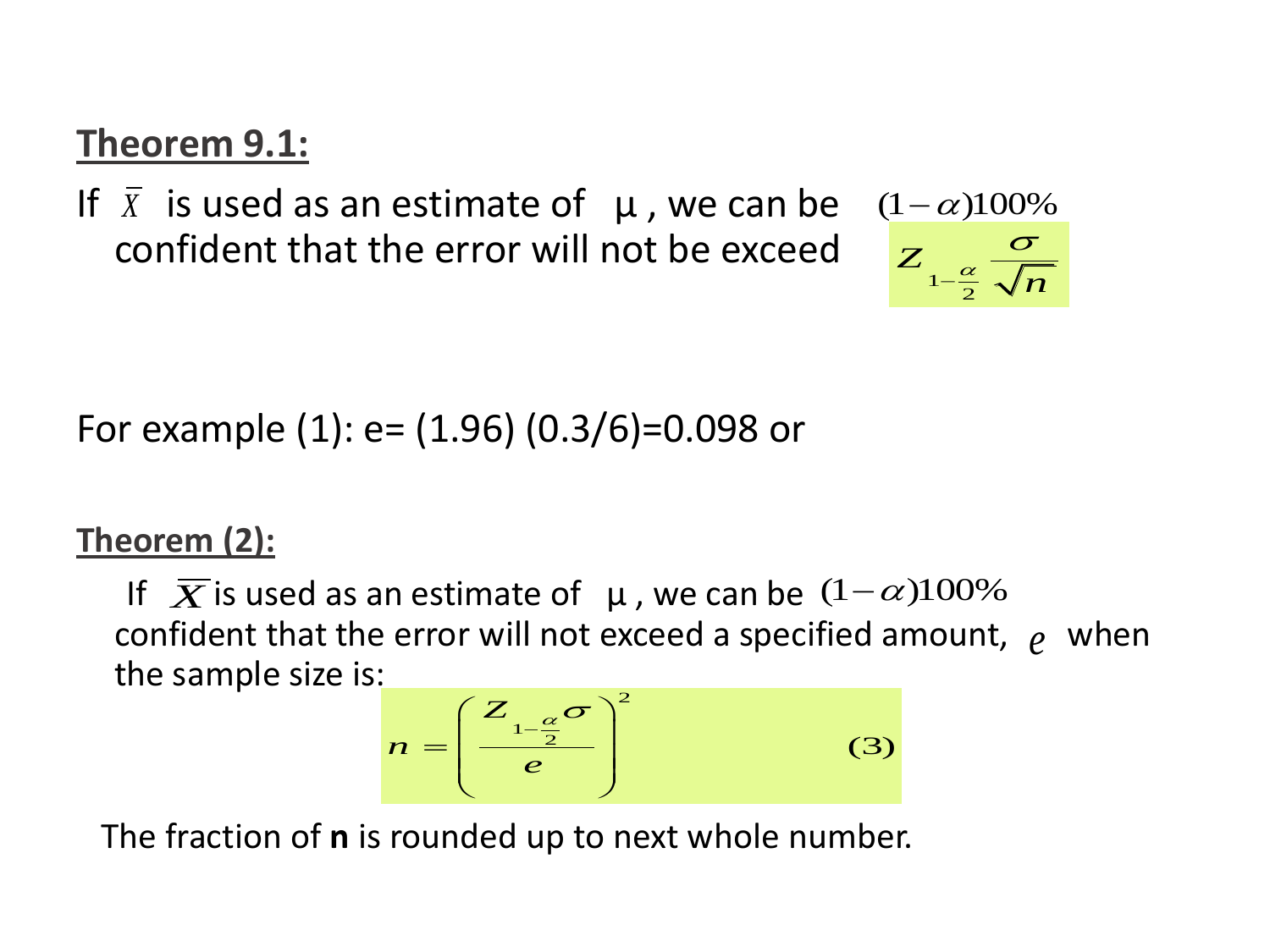### **EX (2):**

How large a sample is required in Ex. (1) if we want to be  $95%$  confident that our estimate of µ is off by less than **0.05?**

### **Solution**

$$
\alpha = 0.05 \rightarrow \frac{\alpha}{2} = 0.025 \rightarrow Z_{1-\frac{\alpha}{2}} = 1.96,
$$
  
\n
$$
\sigma = 0.3 \ , \ e = 0.05
$$
  
\n
$$
n = \left(\frac{(1.96)(0.3)}{0.05}\right)^2 = 138.2976 \approx 138
$$

**n** is rounded up to whole number.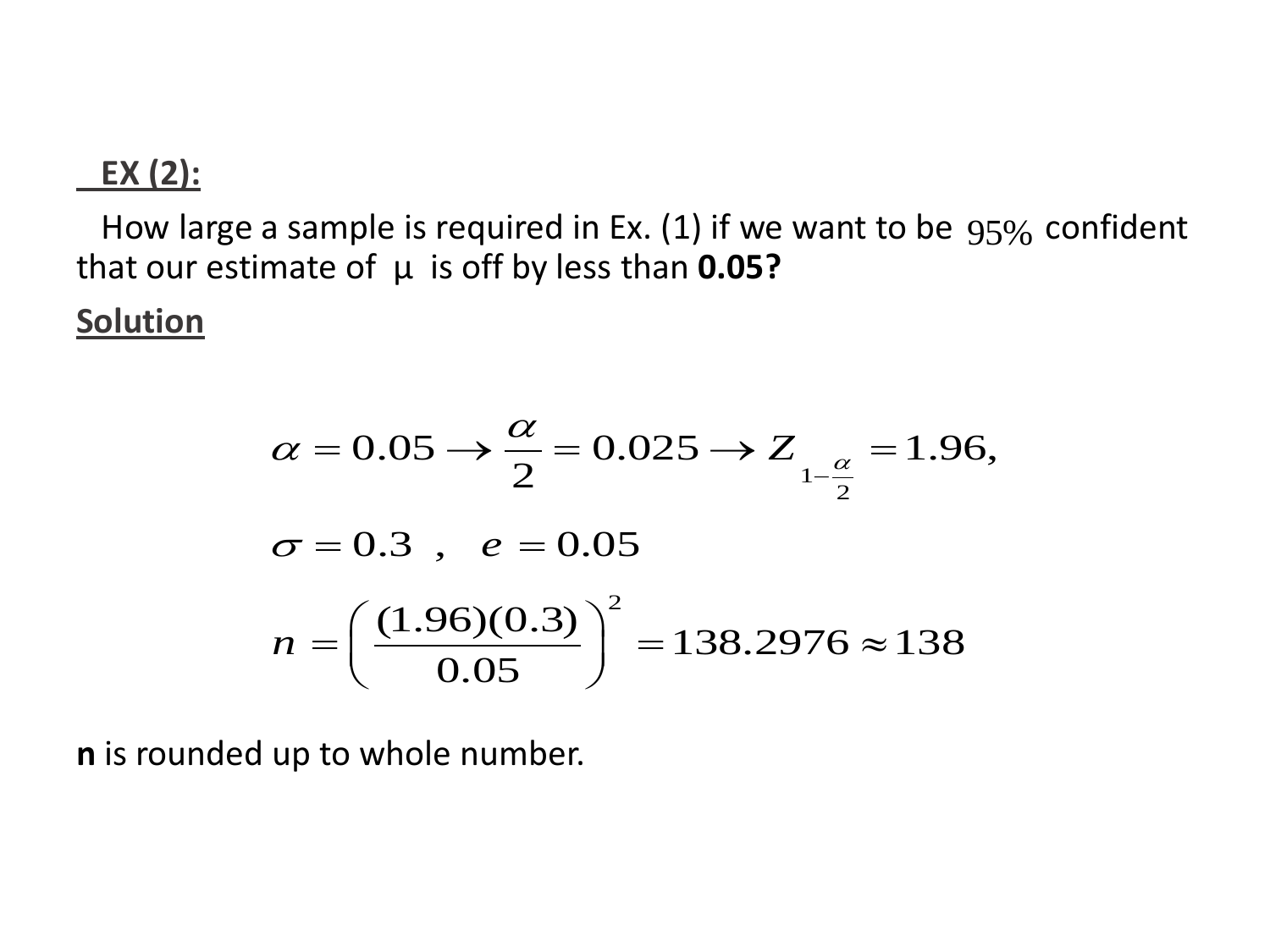## **2- Confidence Interval of when** σ² **is Unknown n<30 :**

If  $\overline{x}$  and s are the mean and standard deviation of a random sample from <u>a normal population with unknown variance  $\sigma^2$ </u>, a  $(1-\alpha)100$  % confidence interval for  $\mu$  is given by:

The interval for 
$$
\mu
$$
 is given by:  
\n
$$
\bar{X} - t_{\frac{\alpha}{2}, n-1} \frac{S}{\sqrt{n}} < \mu < \bar{X} + t_{\frac{\alpha}{2}, n-1} \frac{S}{\sqrt{n}}
$$
\n(4)

where  $\frac{a}{2}$  is the t-value with **n-1** degrees of freedom leaving an area of  $\frac{\alpha}{2}$  to the right. 2  $t$ <sup> $\alpha$ </sup>  $\frac{\alpha}{2}$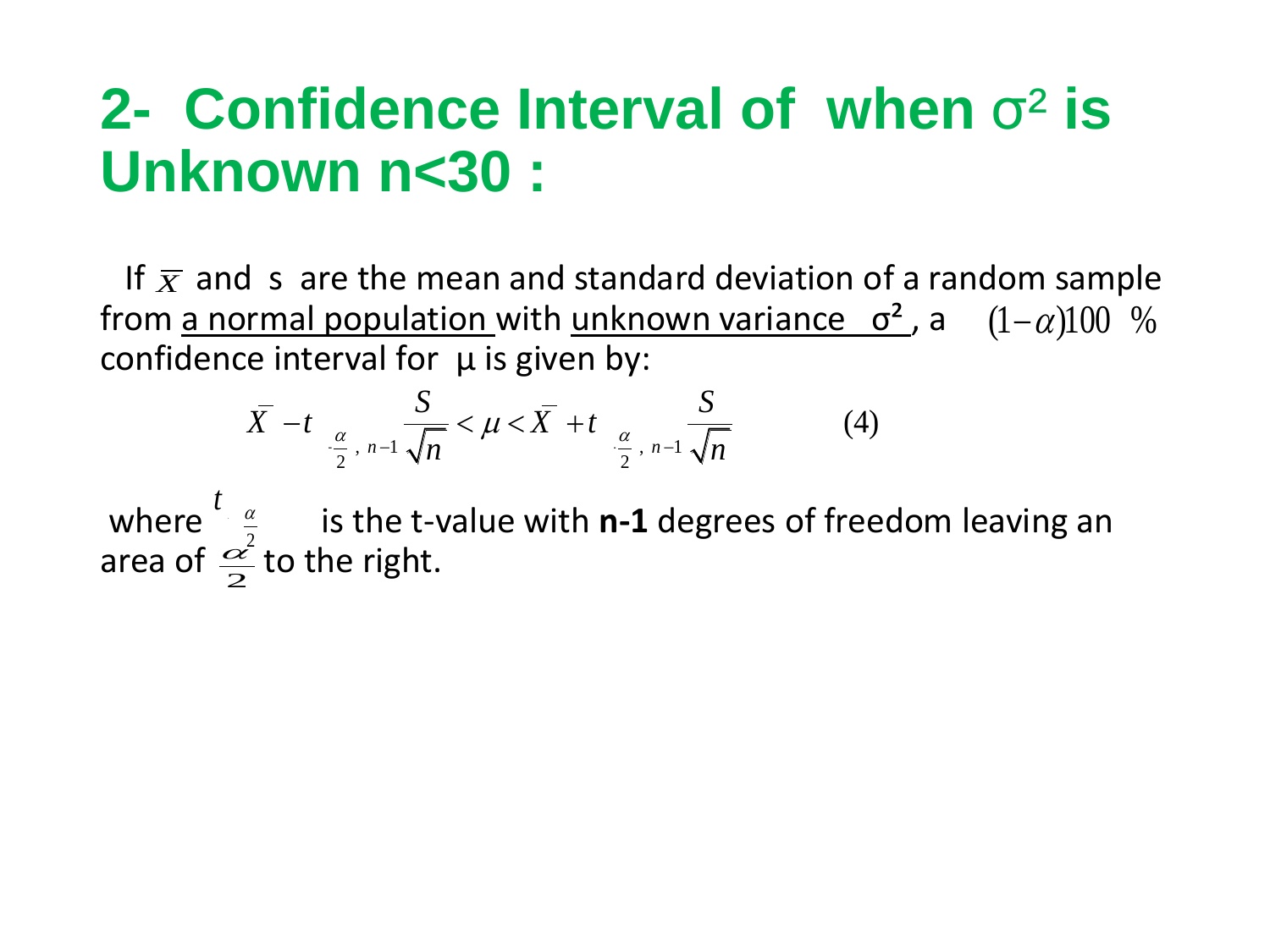### **Ex 9.5 pg 275**

The contents of 7 similar containers of sulfuric acid are 9.8, 10.2, 10.4, 9.8, 10, 10.2, 9.6 liters. Find a 95% confidence interval for the mean of all such containers assuming an approximate normal distribution.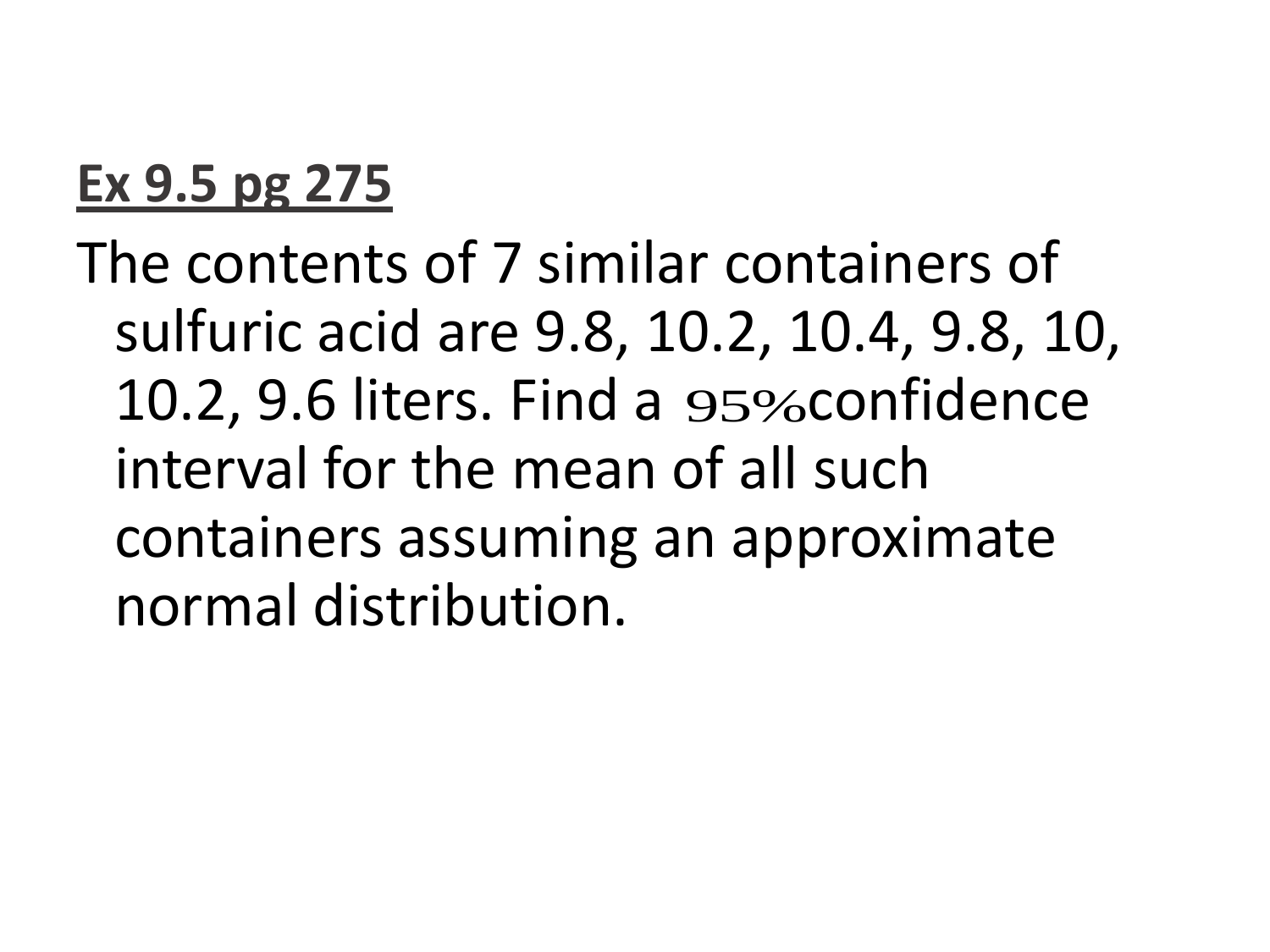## **Solution:** confidence interval for the mean :

$$
n=7
$$
,  $\overline{X} = 10$ ,  $S = 0.283$ ,

$$
n = 7, \quad \overline{X} = 10, \quad S = 0.283,
$$
  

$$
at: 1 - \alpha = 0.95 \rightarrow \alpha = 0.05 \rightarrow \frac{\alpha}{2} = 0.025 \rightarrow t_{\frac{\alpha}{2}, n-1} = t_{0.025, 6} = 2.447
$$

------------------------------------------------

$$
at: 1 - \alpha = 0.95 \rightarrow \alpha = 0.05 \rightarrow \frac{}{2} = 0.025 \rightarrow t_{\frac{\alpha}{2}, n-1} = t_{0.025, 6}
$$
\n
$$
\bar{X} \pm t_{\frac{\alpha}{2}, n-1} \left( \frac{S}{\sqrt{n}} \right) \Rightarrow 10 \pm (2.447) \left( \frac{0.283}{\sqrt{7}} \right) \Rightarrow 10 \pm 0.262
$$
\n
$$
9.738 < \mu < 10.262 \rightarrow P(9.738 < \mu < 10.262) = 0.95
$$

*P*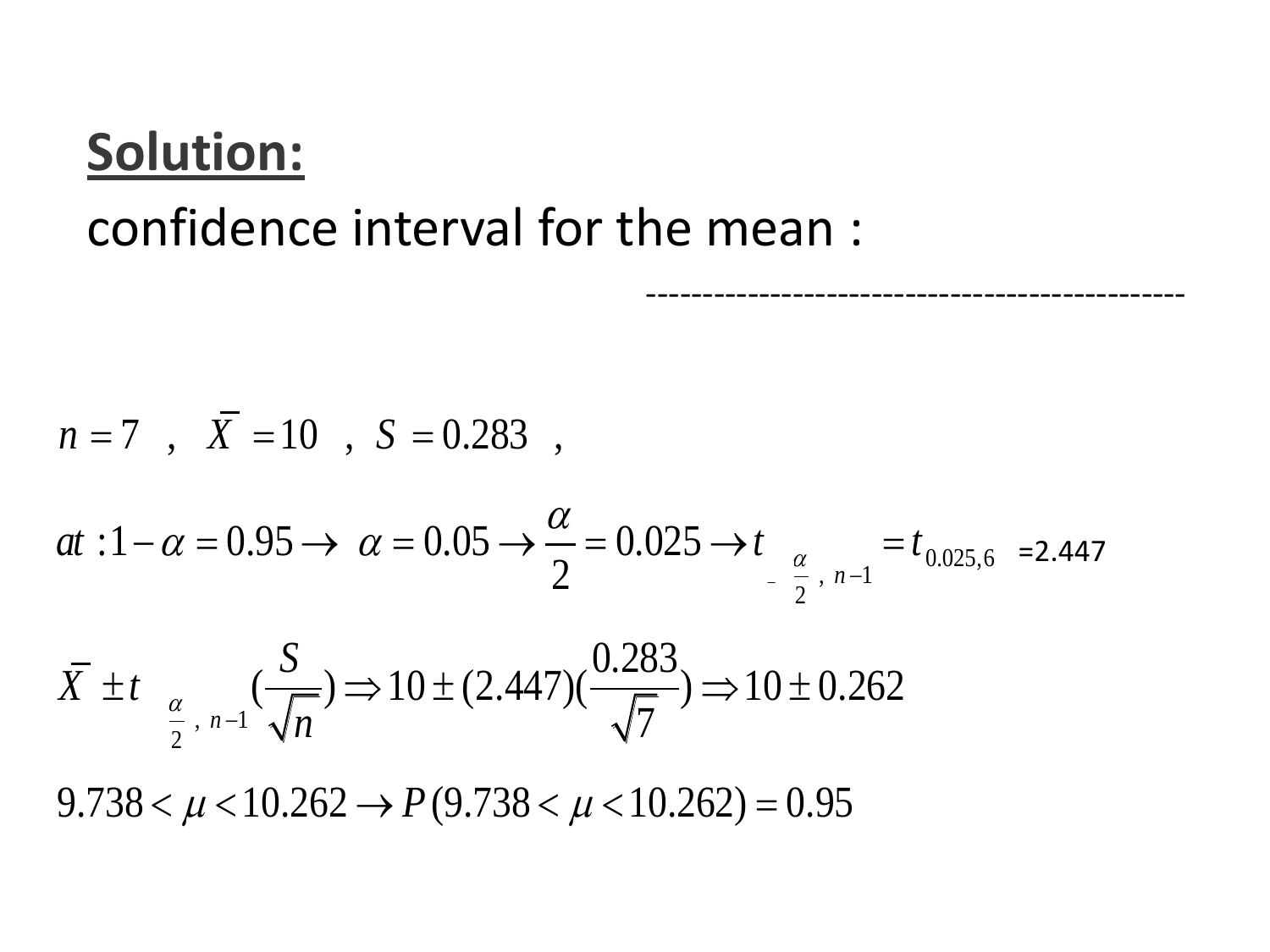## **9:4 Two Samples: Estimating the Difference between Two Means:**

- **1-** Confidence Interval for  $\mu_1 \mu_2$  when  $\sigma_1^2$  and  $\sigma_2^2$  Known: 2 2  $\sigma_1^2$  and  $\sigma_1$
- If  $\overline{X}_1$  and  $\overline{X}_2$  are the means of independent random samples of size  $n_1$  and  $n_2$  from populations with known variances  $\sigma_1^2$  and  $\sigma_2^2$ respectively, a  $(1-\alpha)100\%$  confidence interval for  $\mu_1 - \mu_2$  is given by: 2 2  $\sigma_1^2$  and  $\sigma$

$$
(\overline{X}_1 - \overline{X}_2) \pm Z_{1-\frac{\alpha}{2}} \sqrt{\frac{\sigma_1^2}{n_1} + \frac{\sigma_2^2}{n_2}}
$$
 (5)

where  $\sum_{1-\frac{\alpha}{2}}$  is the -value leaving an area of  $\frac{\alpha}{2}$  to the right.  $Z_{1-\frac{\alpha}{2}}$  is the -value leaving an area of  $\frac{\alpha}{2}$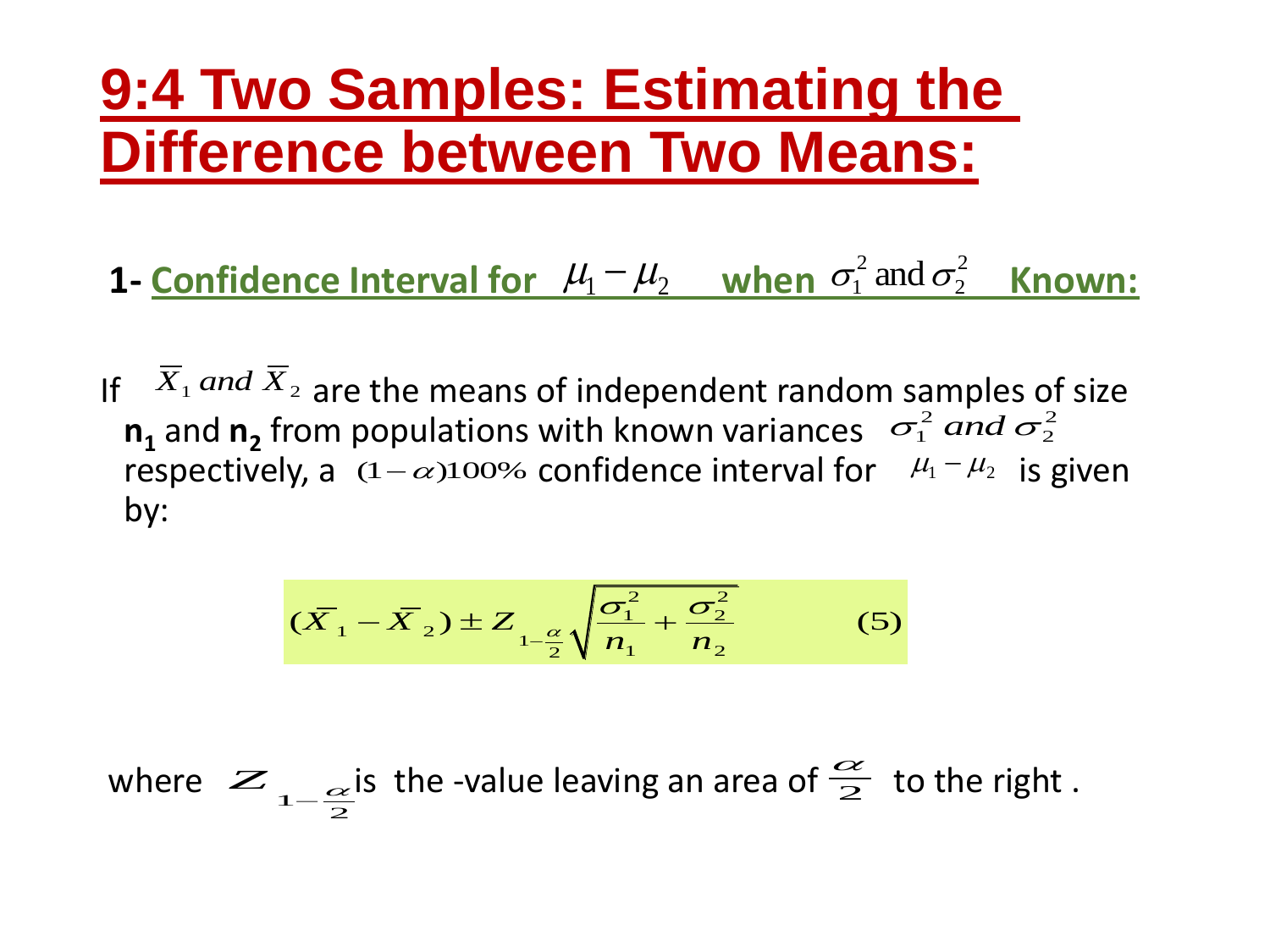### **EX (4):**

- A standardized chemistry test was given to **50** girls and **75** boys. The girls made an average grade of **76**, while the boys made an average grade of **82**. Find a
- 96% confidence interval for the difference  $\mu_1 \mu_2$ where  $\mu_1$  is the mean score of all boys and  $\mu_2$  is the mean score of all girls who might take this test. Assume that the population standard deviations are **6** and **8** for girls and boys respectively.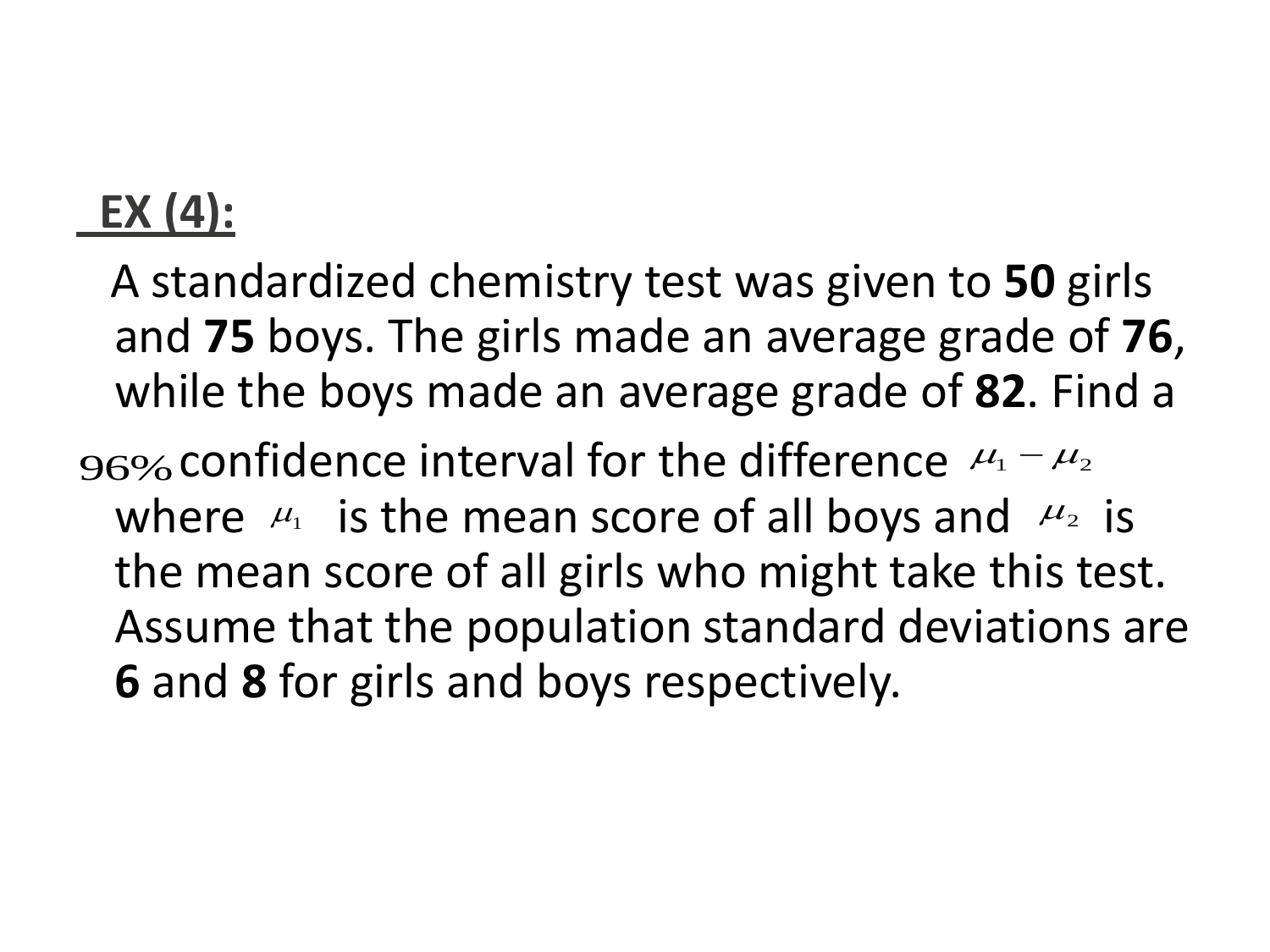### **Solution:**

| girls                 | <b>Boys</b>           |
|-----------------------|-----------------------|
| $n_1 = 50$            | $n_2 = 75$            |
| $\overline{X}_1 = 76$ | $\overline{X}_2 = 82$ |
| $\sigma_{1} = 6$      | $\sigma_{2} = 8$      |

96% confidence interval for the mean 
$$
\mu_1 - \mu_2
$$
  
\n  
\n1- $\alpha = 0.94 \rightarrow \alpha = 0.04 \rightarrow \frac{\alpha}{2} = 0.02 \rightarrow Z_{1-\frac{\alpha}{2}} = 2.05$   
\n( $\overline{X}_1 - \overline{X}_2$ )  $\pm Z_{1-\frac{\alpha}{2}} \sqrt{\frac{\sigma_1^2}{n_1} + \frac{\sigma_2^2}{n_2}}$   
\n(82-76)  $\pm (2.05) \sqrt{\frac{36}{50} + \frac{64}{75}} \Rightarrow 6 \pm 2.571$   
\n3.429  $\lt \mu_1 - \mu_2 < 8.571 \rightarrow P(3.429 < \mu_1 - \mu_2 < 8.571) = 0.96$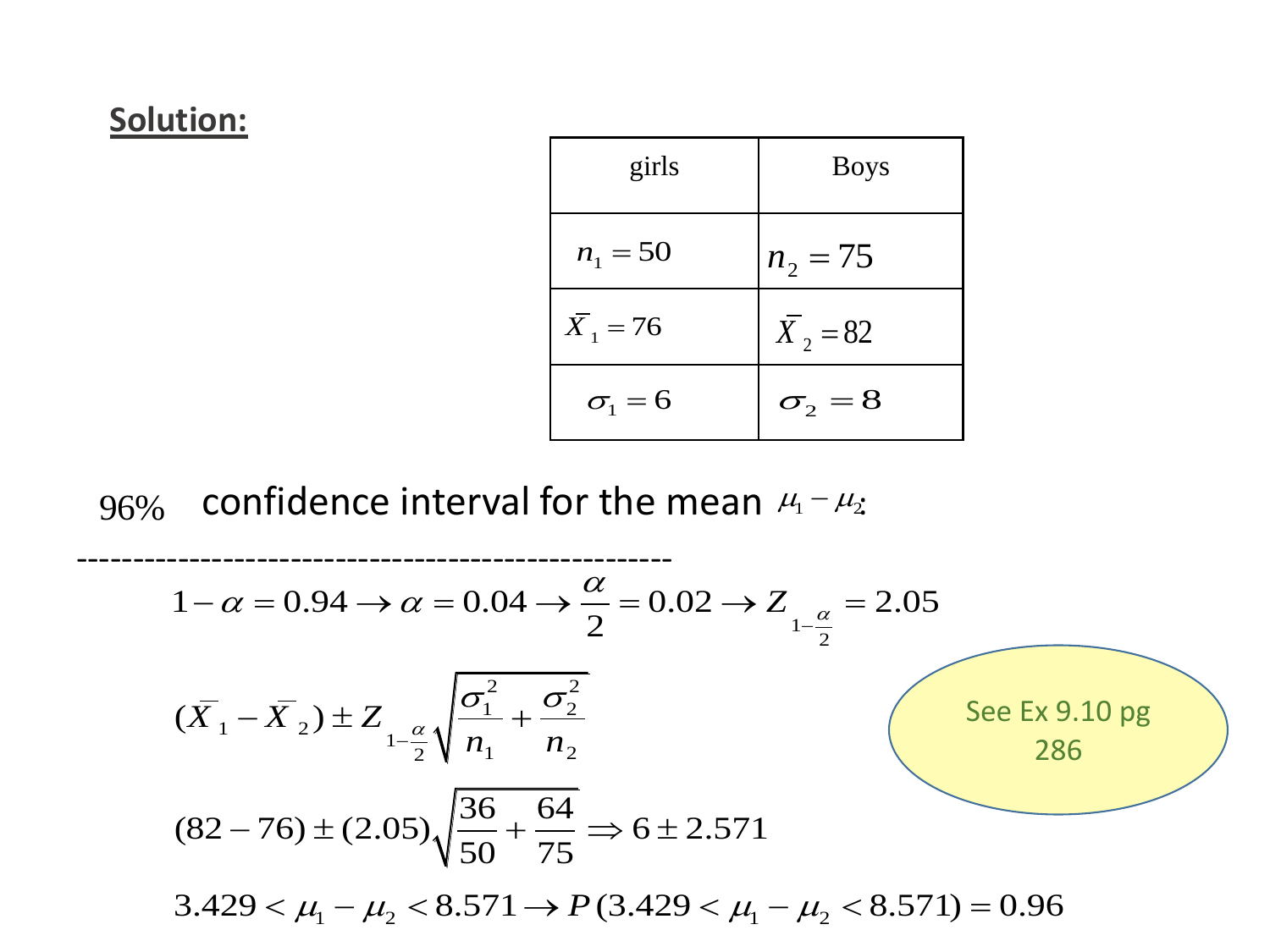#### **2-Confidence Interval for**  $\mu_1 - \mu_2$  **when**  $\sigma_1^2$  **and**  $\sigma_2^2$  **Unknown but equal variances:**  $\overline{2}$ 2  $\sigma_1^2$  and  $\sigma_1$

If  $\overline{X}_1$  and  $\overline{X}_2$  are the means of independent random samples of size  $\mathbf{n}_1$  and **n**<sub>2</sub> respectively from approximate normal populations with unknown but equal variances, a  $(1-\alpha)100%$  confidence interval for  $\mu_1 - \mu_2$  is given by:

, where

$$
(\overline{X}_1 - \overline{X}_2) \pm t
$$
  $\underset{\frac{\alpha}{2}, \nu}{\leq} S_P \sqrt{\frac{1}{n_1} + \frac{1}{n_2}}$  (6)

$$
S_P = \sqrt{\frac{(n_1 - 1)S_1^2 + (n_2 - 1)S_2^2}{n_1 + n_2 - 2}}
$$
(7)

is the pooled estimate of the population standard deviation and is the **t** – value with degrees of freedom leaving an area of  $\frac{\alpha}{2}$  to the right. the  $degree$  *n*<sub>2</sub>  $f$  2  $\frac{\alpha}{2}$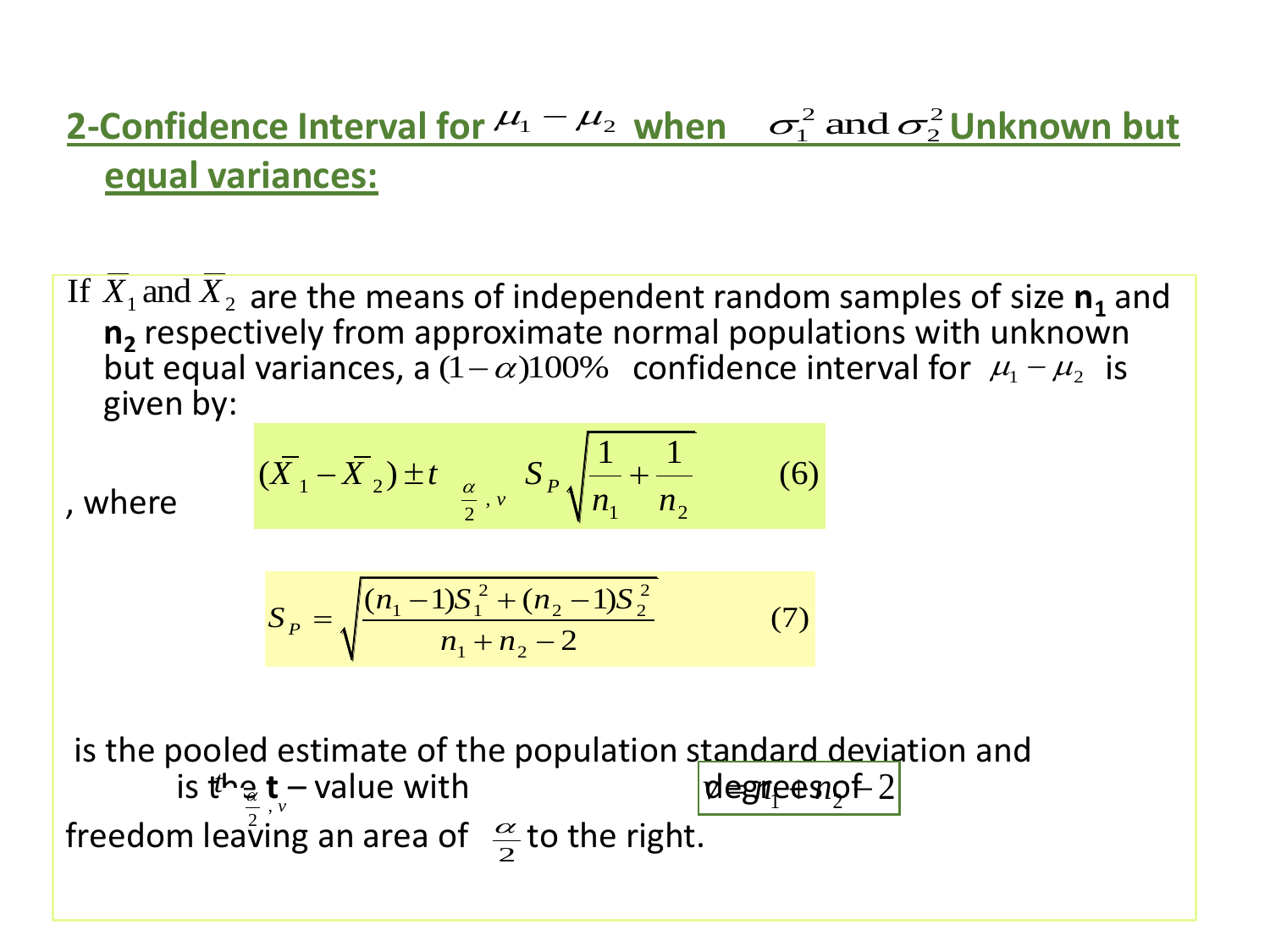## **EX (9.11- pg 288):**

- The independent sampling stations were chosen for this study, one located down stream from the acid mine discharge point and the other located upstream. For **12** monthly samples collected at the down stream station the species diversity index had a mean value  $\overline{X}_1 = 3.11$  and a standard deviation  $S_1 = 0.771$ while **10** monthly samples had a mean index value
- $\overline{X}_2$  = 2.04 and a standard deviation  $S_2$  = 0.448 . Find a 90% confidence interval for the difference between the population means for the two locations, assuming that the populations are approximately normally distributed with equal variances.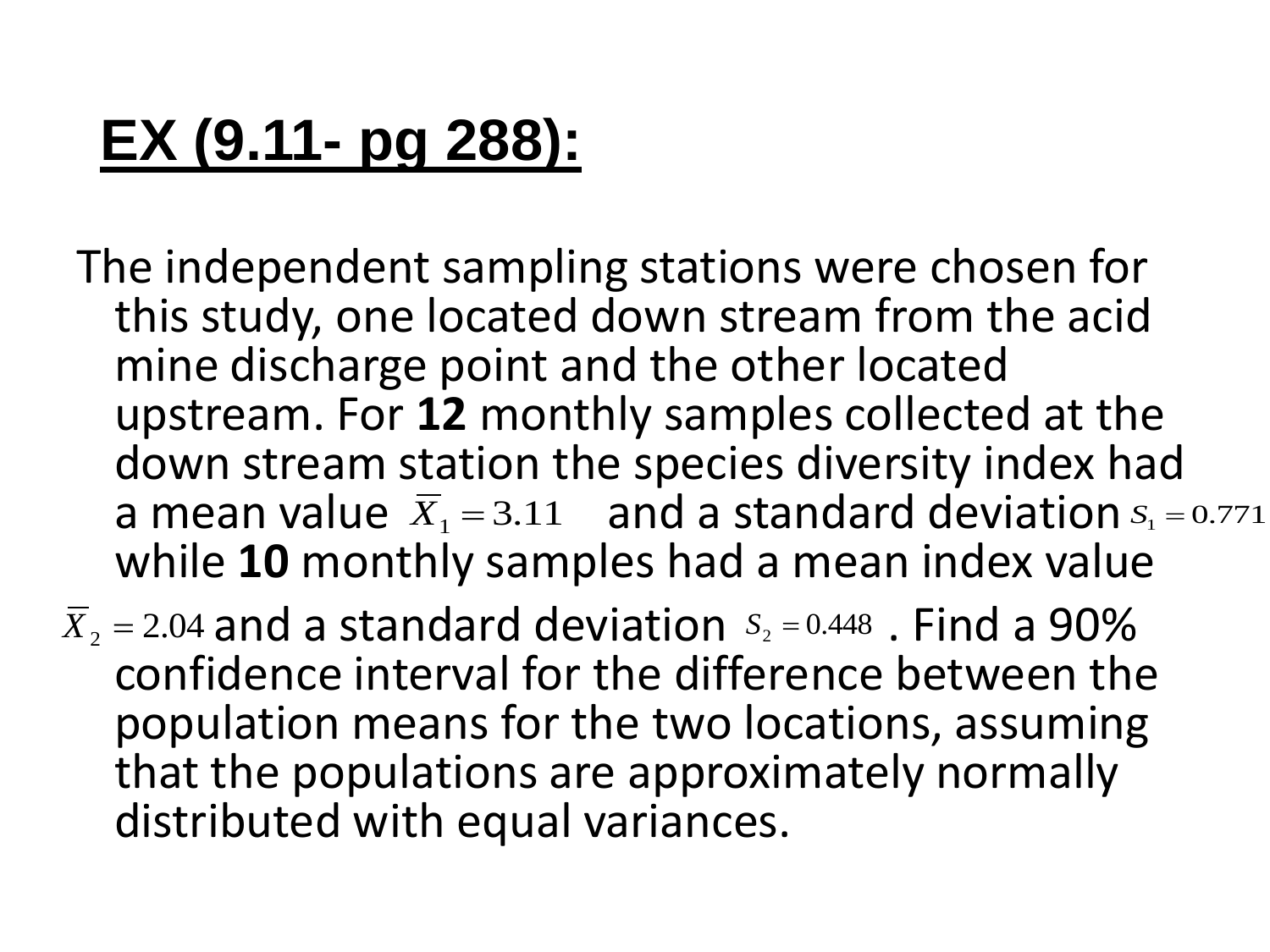### **Solution:**

| Station 1     | <b>Station 2</b> |
|---------------|------------------|
| $n_1 = 12$    | $n_2 = 10$       |
| $X_1 = 3.11$  | $X_2 = 2.04$     |
| $S_1 = 0.771$ | $S_2 = 0.448$    |

90% confidence interval for the mean  $\mu_{\text{\tiny{l}}}$  -  $\mu_{\text{\tiny{2}}}$  :

9% confidence interval for the mean 
$$
\mu_1 - \mu_2
$$
:

\n
$$
S_p = \sqrt{\frac{11(0.771)^2 + 9(0.448)^2}{12 + 10 - 2}} = 0.646
$$
\n
$$
at \ 1 - \alpha = 0.90 \rightarrow \alpha = 0.1 \rightarrow \frac{\alpha}{2} = 0.05 \rightarrow t_{\frac{\alpha}{2}, n_1 + n_2 - 2}} \rightarrow t_{\frac{0.05, 20}{2}} = 1.725
$$
\n
$$
(3.11 - 2.04) \pm (1.725)(0.646) \sqrt{\frac{1}{12} + \frac{1}{10}} \Rightarrow 1.07 \pm 0.477
$$
\n
$$
0.593 < \mu_1 - \mu_2 < 1.547 \rightarrow P(0.593 < \mu_1 - \mu_2 < 1.547) = 0.90
$$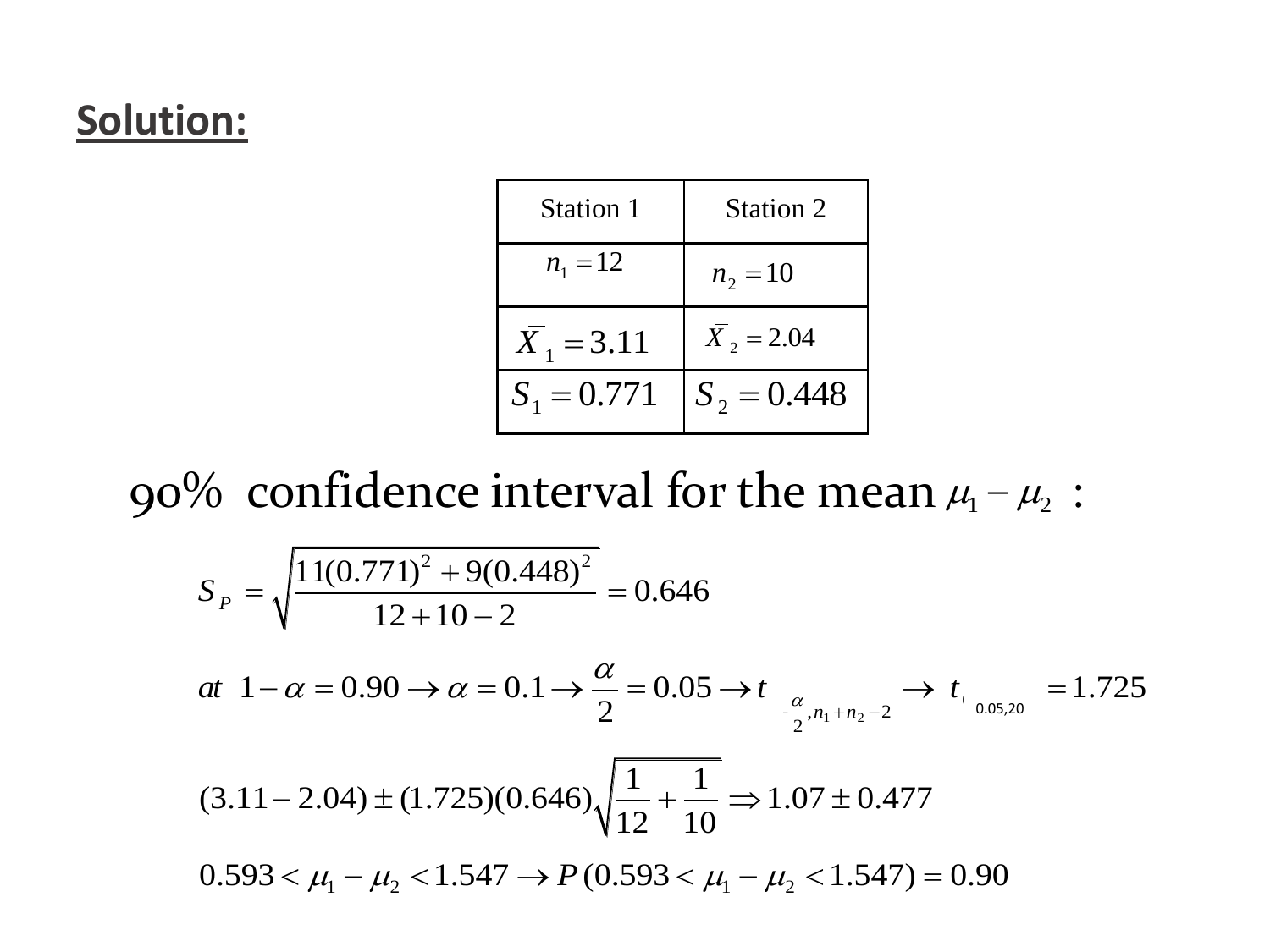### **9:10 Single Sample Estimating a Proportion:**

### **Large – Sample Confidence Interval for P:**

If  $\hat{p}$  is the proportion of successes in a random sample of size n and an approximate 00% confidence interval for the binomial parameter is given by:

$$
\hat{p} \pm Z_{1-\frac{\alpha}{2}} \sqrt{\frac{\hat{p}\hat{q}}{n}}
$$
 (8)  $\hat{q} = 1-\hat{p}$ 

Where  $\frac{Z_{1-\frac{\alpha}{2}}}$  is the Z- value leaving an area of  $\frac{\alpha}{2}$ to the right. 2  $Z_{\frac{a}{a}}$  $-\frac{a}{2}$  is the 2-value leaving an area or  $\frac{a}{2}$  $\alpha$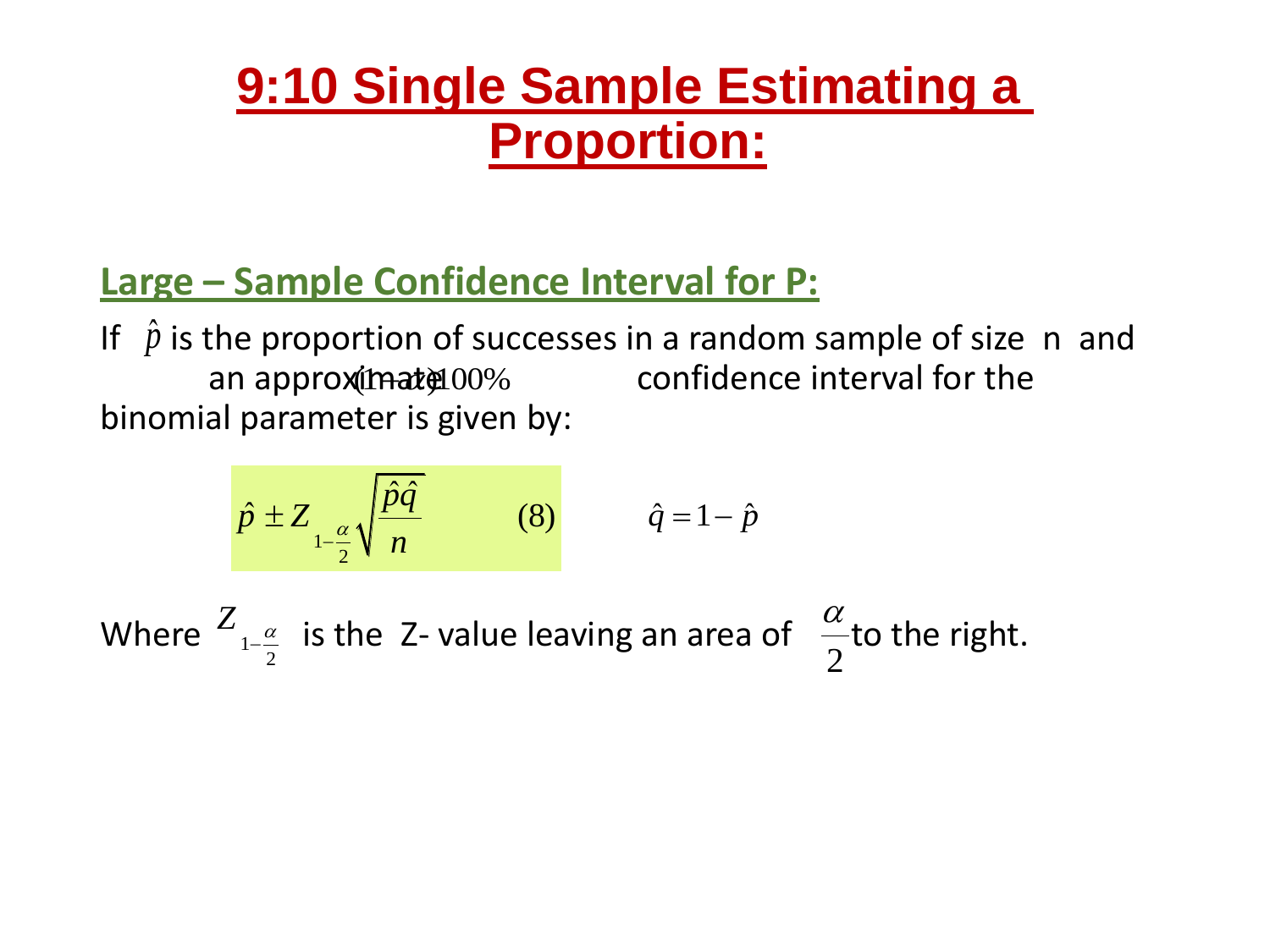## EX(6):

A new rocket – launching system is being considered for deployment of small, short – rang rockets. The existing system has *p=0.8* as the probability of a successful launch. A sample of **40** experimental launches is made with the new system and **34** are successful. Construct a 95% confidence interval for *p*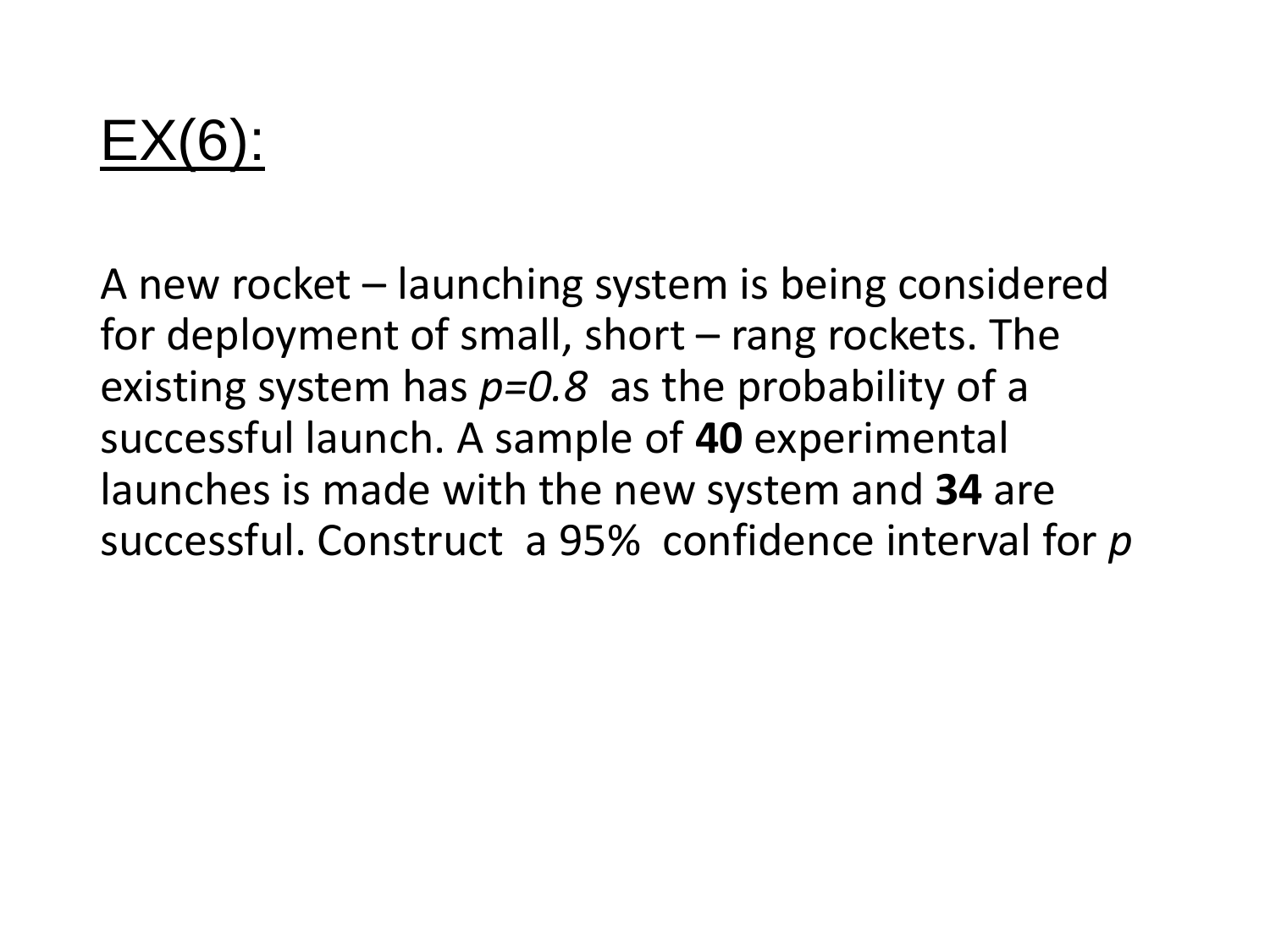### **Solution:**

a 95% confidence interval for *p* .

$$
n = 40 \quad , \quad \hat{p} = \frac{34}{40} = 0.85 \quad , \quad \hat{q} = 0.15
$$
\n
$$
at \quad 1 - \alpha = 0.95 \rightarrow \alpha = 0.05 \rightarrow \frac{\alpha}{2} = 0.025 \rightarrow Z_{1-\frac{\alpha}{2}} = 1.96
$$
\n
$$
\hat{p} \pm Z_{1-\frac{\alpha}{2}} \sqrt{\frac{\hat{p}\hat{q}}{n}} \rightarrow 0.85 \pm (1.96) \sqrt{\frac{(0.85)(0.15)}{40}} \rightarrow 0.85 \pm (0.111)
$$
\n
$$
0.739 < p < 0.961 \rightarrow P(0.739 < p < 0.961) = 0.95
$$

See Ex 9.14 pg 297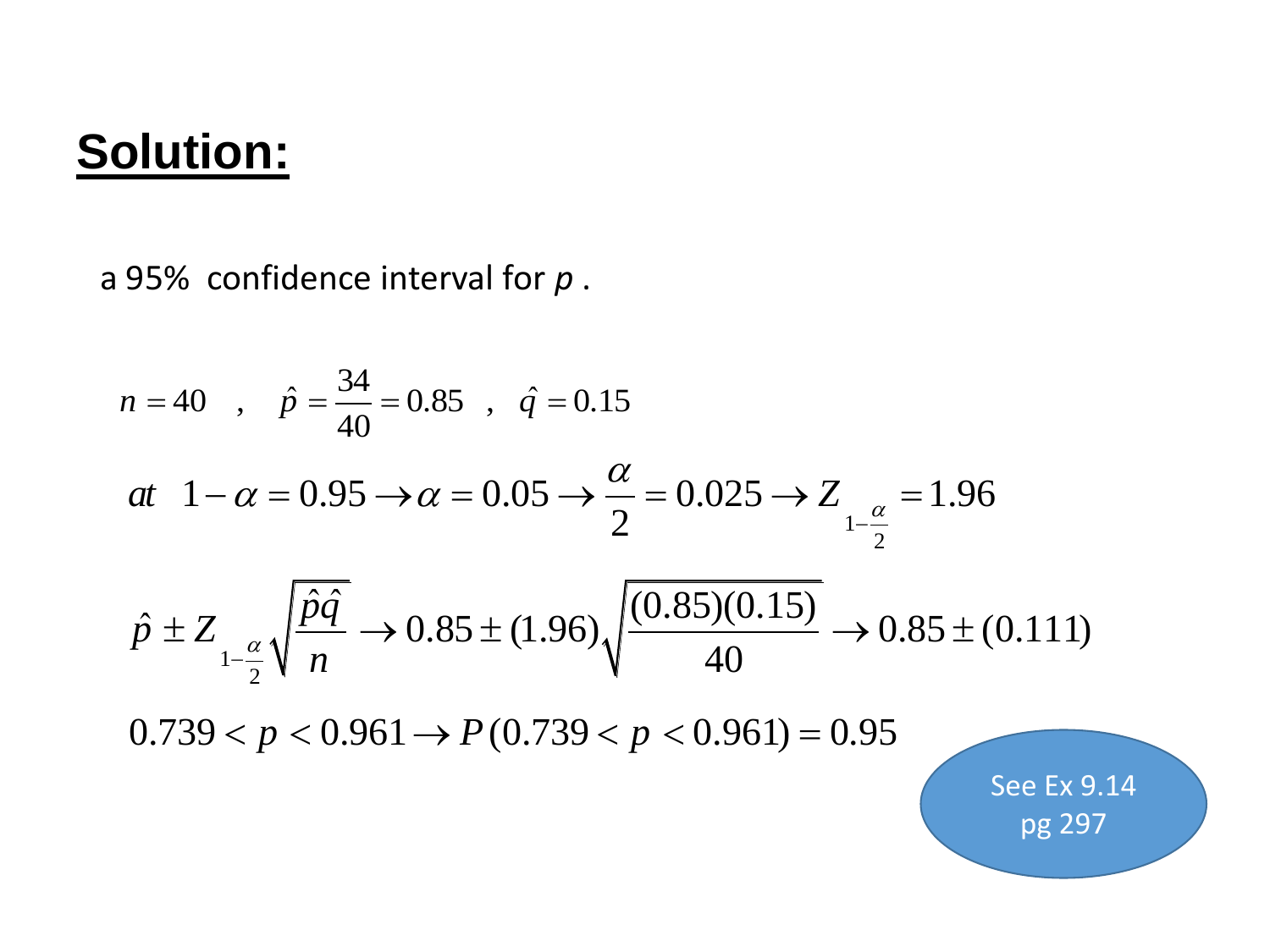## Theorem 3:

If  $\hat{p}$  is used as an estimate of p we can be  $(1-\alpha)100\%$ 

confident that the error will not exceed  $e = Z \sqrt{pq}$ . 1 2  $\hat{p}\hat{q}^{\,\prime}$ *e Z*  $-\frac{\alpha}{2}$  $\sqrt{n}$  $=$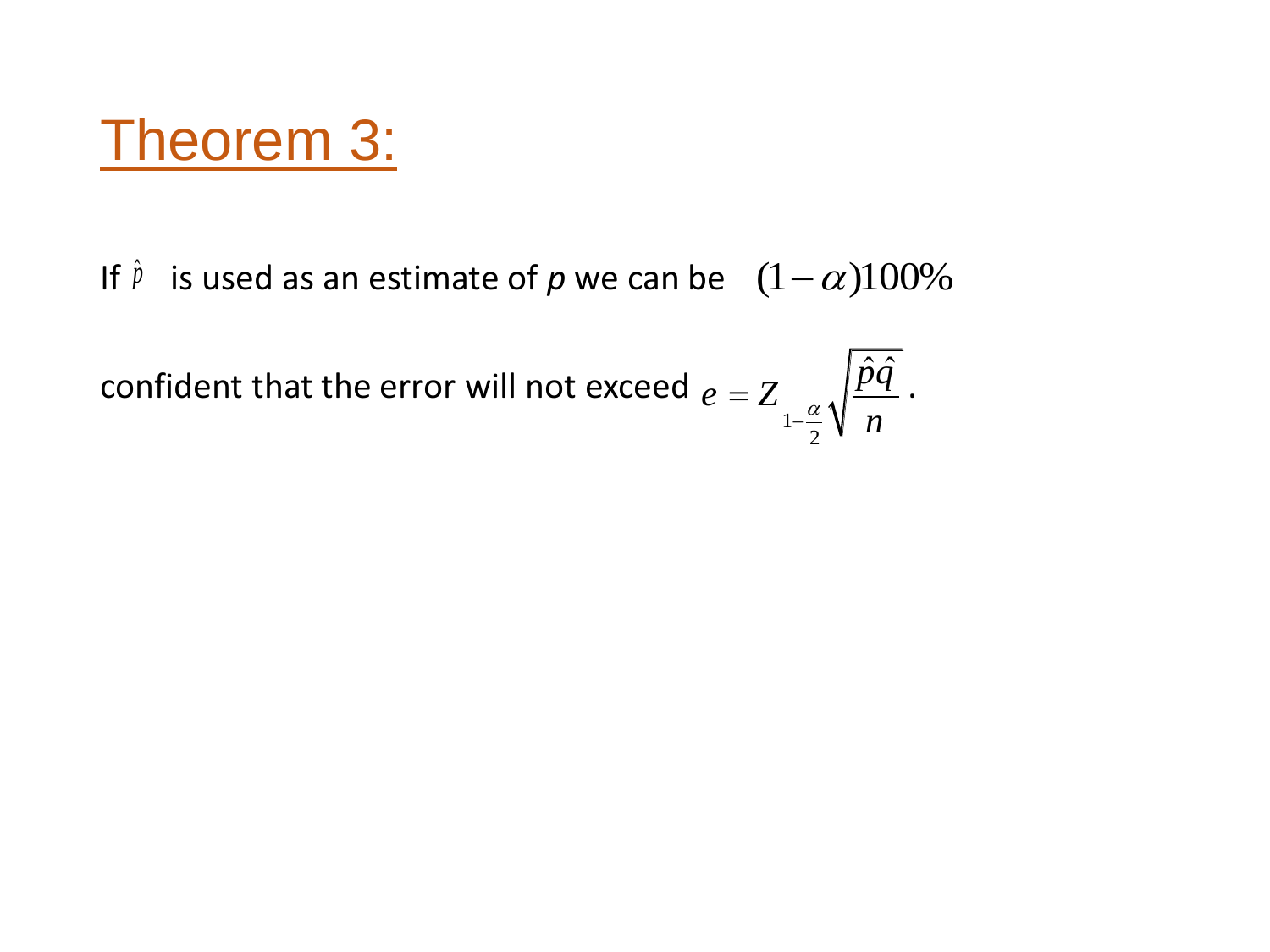## **EX 7:**

In Ex. 7, find the error of *p* .

### **Solution:**

The error will not exceed the following value:

$$
e = Z_{1-\frac{\alpha}{2}} \sqrt{\frac{\hat{p}\hat{q}}{n}} = (1.96) \sqrt{\frac{(0.85)(0.15)}{40}} = 0.111
$$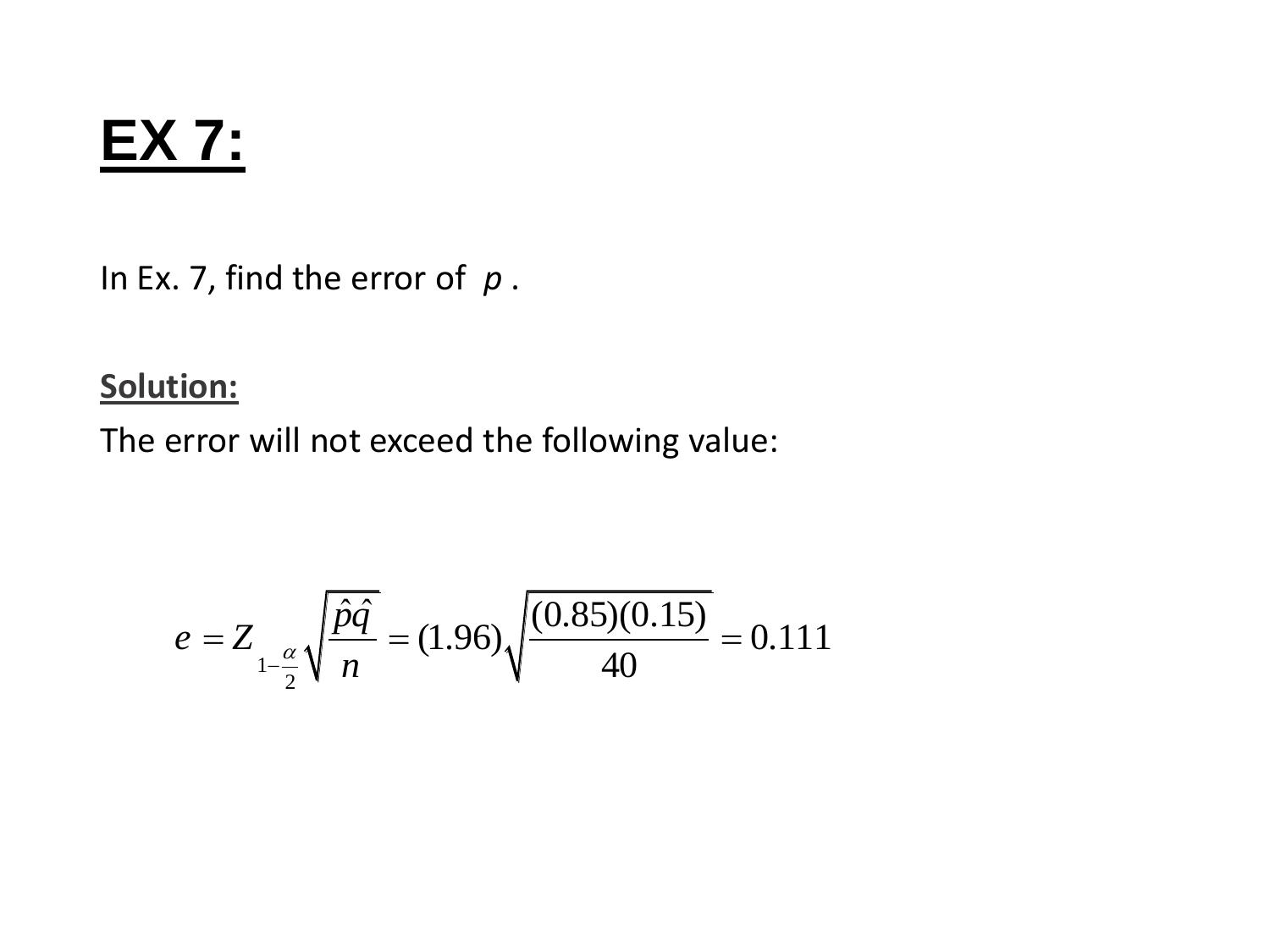## **Theorem :**

If  $\hat{p}$  is used as an estimate of  $p$  we can be  $(1-\alpha)100\%$ confident that the error will be less than a specified amount **e** when the sample size is approximately:

$$
n=\frac{Z_{1-\alpha/2}^2 \quad \hat{p}\hat{q}}{e^2} \qquad (9)
$$

Then the fraction of **n** is rounded up.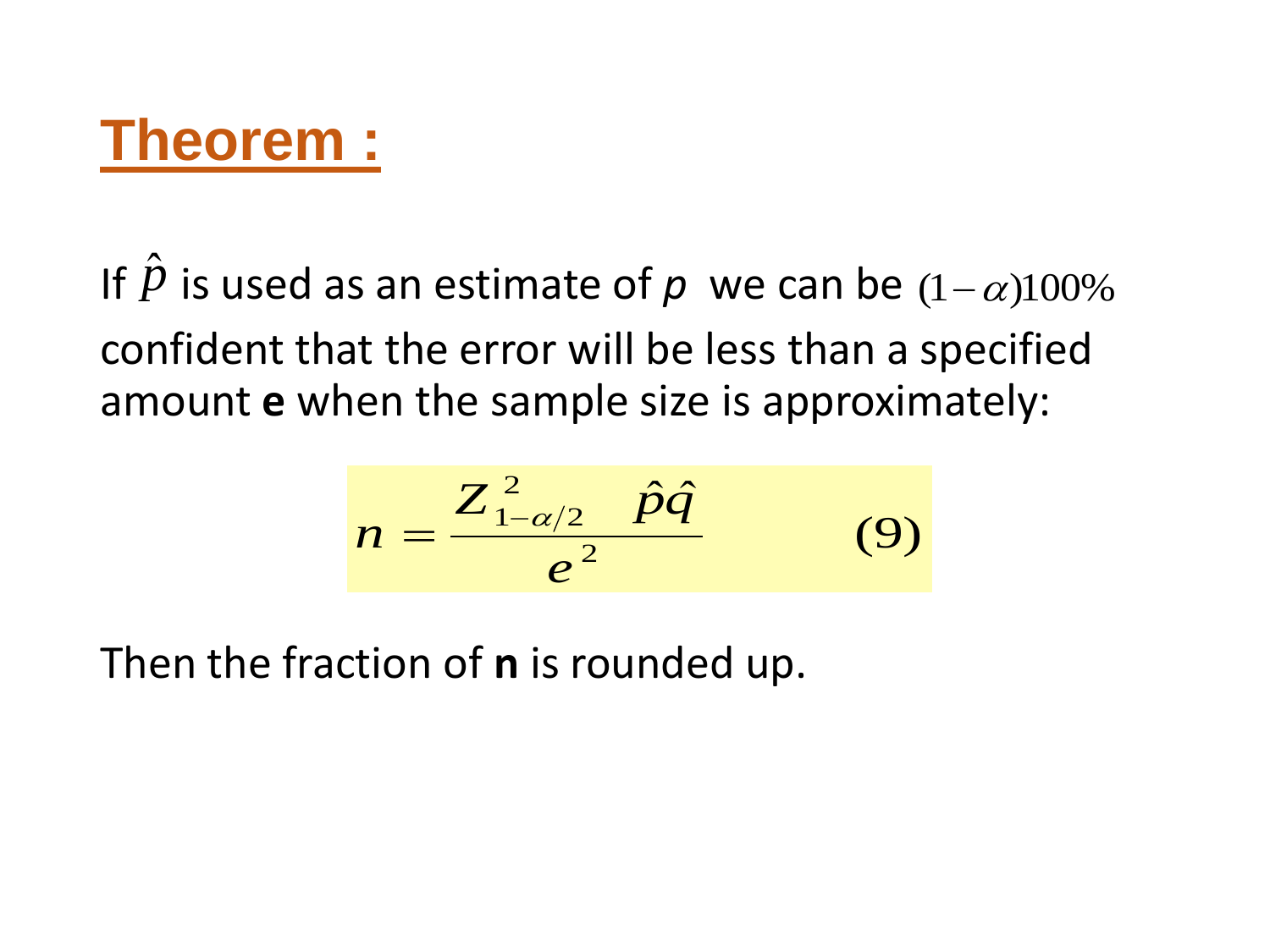## **EX(8):**

How large a sample is required in Ex. 7 if we want to be

95% confident that our estimate of *p* is within **0.02?**

### **Solution:**

$$
e = 0.02
$$
,  $Z_{1-\frac{\alpha}{2}} = 1.96$ ,  $\hat{p} = 0.85$ ,  $\hat{q} = 0.15$ 

$$
n = \frac{(1.96)^2 (0.85)(0.15)}{(0.02)^2} = 1224.51 \approx 1225
$$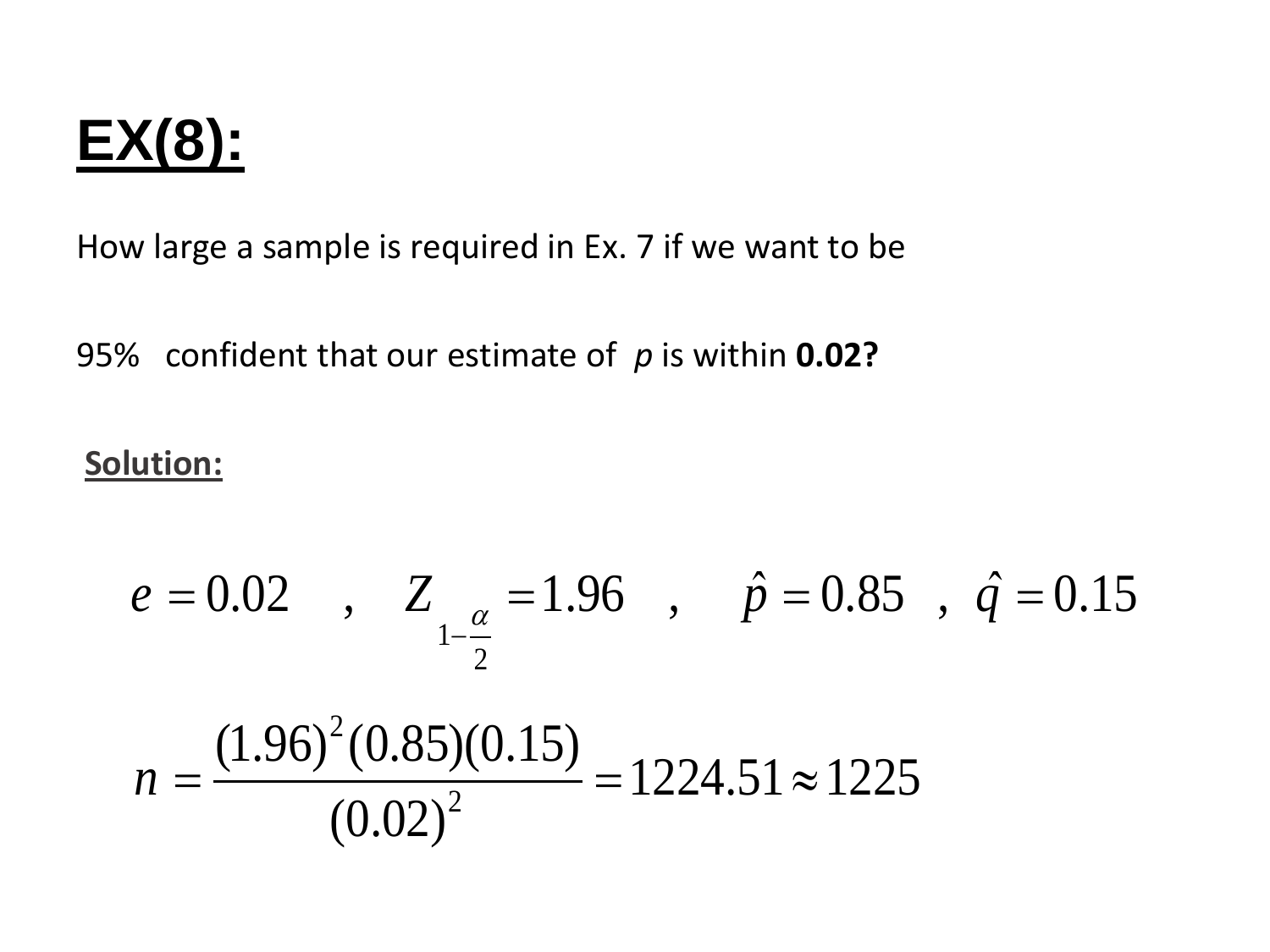## **Two Samples: Estimating the difference between two proportions**

Large- Sample confidence interval for p1-p2

If  $\hat{p}_1$  and  $\hat{p}_2$  are the two proportions of successes in random samples of sizes n1 and n2 respectively,  $\hat{q}_1 = 1 - \hat{p}_1$  and  $\hat{q}_2 = 1 - \hat{p}_2$ , an approximate  $(1 - \alpha)100\%$  confidence interval for the difference of two binomial parameters, p1-p2 is given by

$$
(\hat{p}_1 \cdot \hat{p}_2) \pm z_{1-\alpha/2} \sqrt{\frac{\hat{p}_1 \hat{q}_1}{n_1} + \frac{\hat{p}_2 \hat{q}_2}{n_2}}
$$

1 2  $Z_{\alpha}$ <sup> $\alpha$ </sup>  $\overline{\phantom{a}}$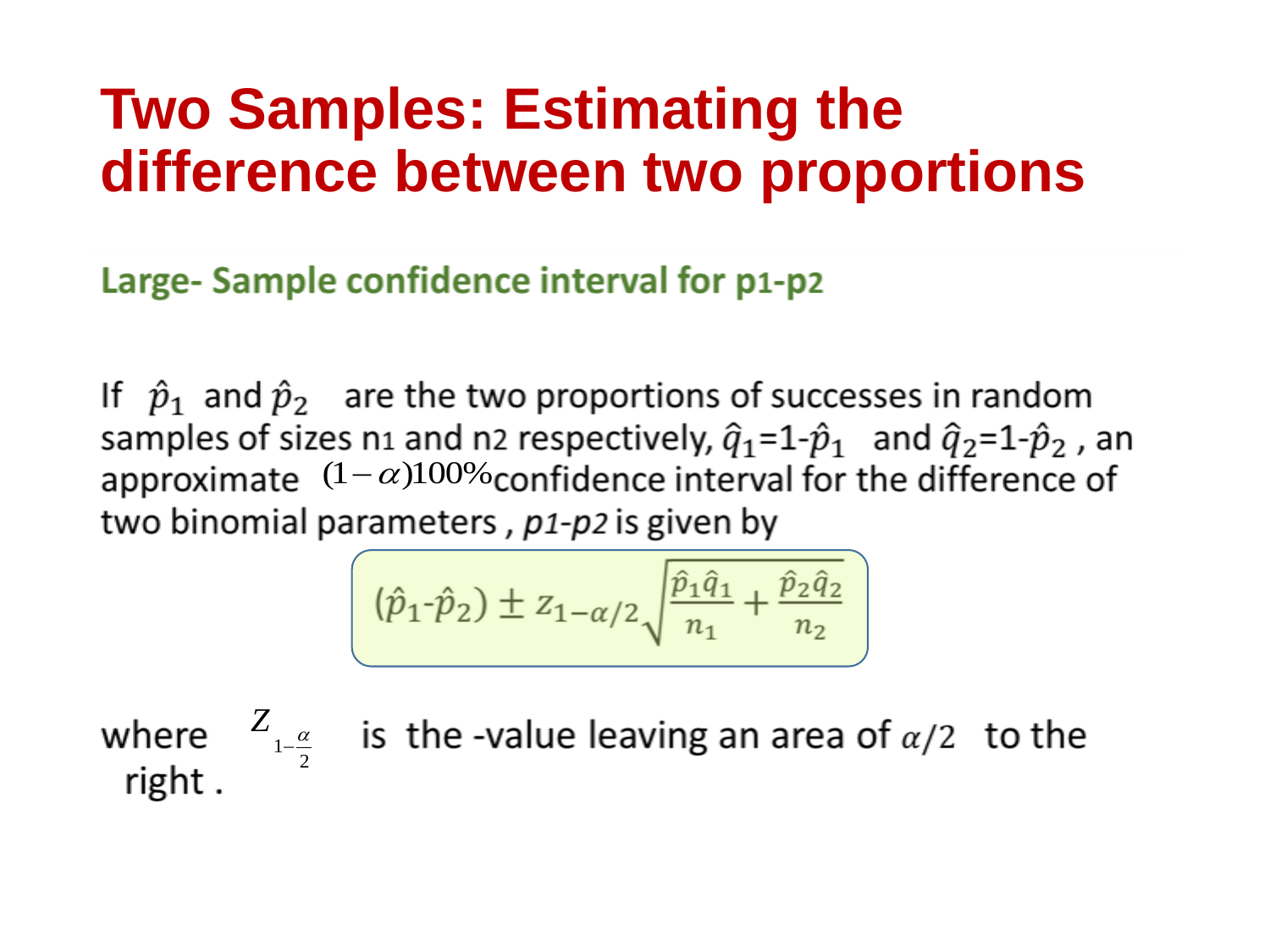### • Ex 9.17 pg 301

A certain change n the process for manufacturing component parts is being considered. Samples are taken under both the existing and the new process results in an improvement.

If **75 of 1500** items from the **existing process** are found to be defective, and **80 of 2000** items from the **new process** found to be defective, find a 90% confidence interval for the rue difference in the proportions of defectives for the existing and new process respectively.